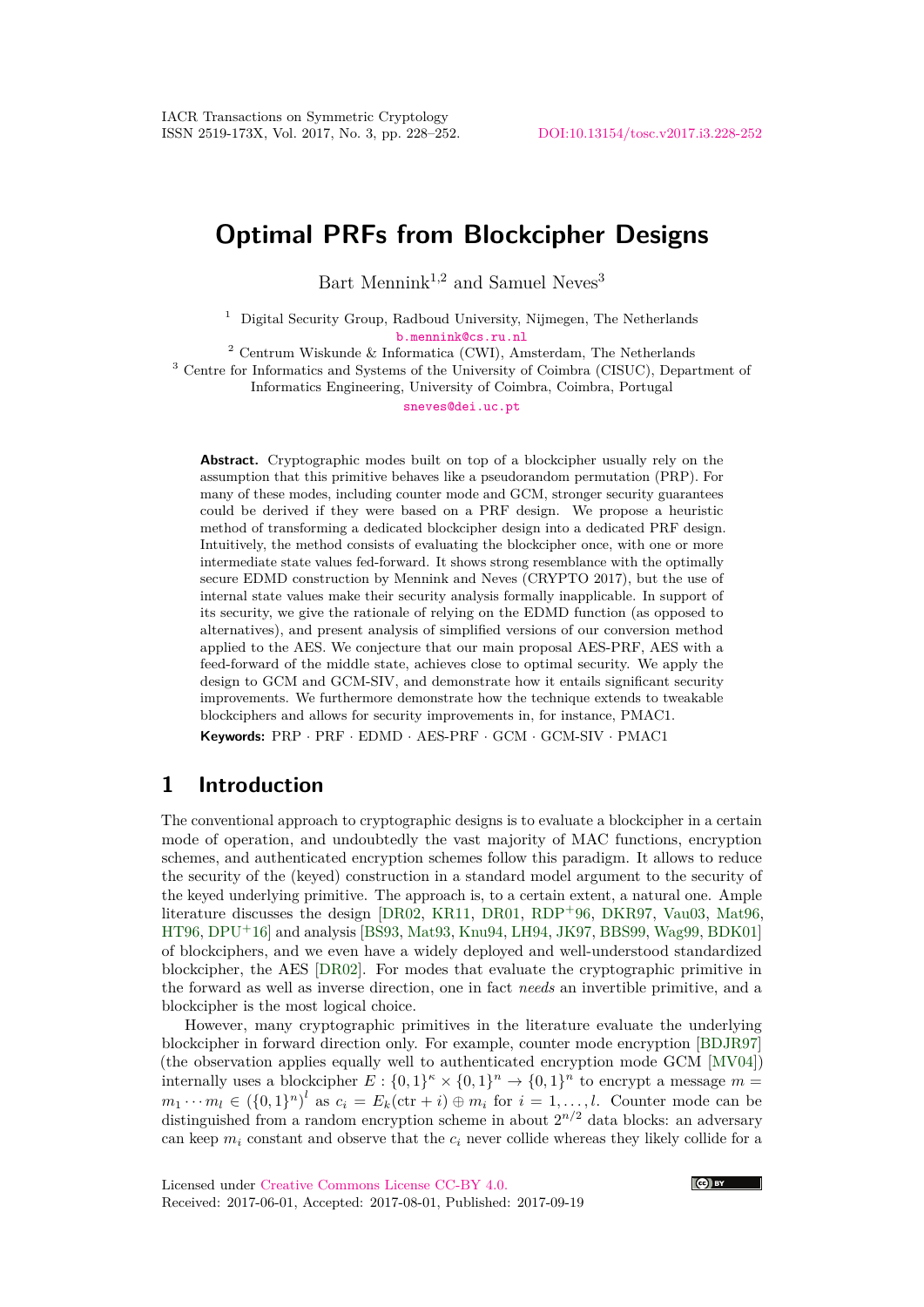random encryption scheme. Inspired by this, it makes more sense to not use a blockcipher, but rather a dedicated pseudorandom function inside counter mode (and GCM).

This is no longer a theoretical purity concern. Birthday-style attacks on common blockcipher modes of operation have been shown to be feasible in real scenarios [\[BL16,](#page-17-1) [McG12\]](#page-21-5), and in the case of counter mode they could be entirely avoided by choosing a PRF instead of a PRP. Although [\[BL16\]](#page-17-1) could be chalked up to legacy ciphers (e.g., DES or Blowfish) being used in modern protocols, this is not necessarily the case in general. Over the last decade, there has been a flurry of ciphers targeting low-end hardware, which overwhelmingly have small block sizes in common. Some, like SIMON [\[BSS](#page-17-2)<sup>+</sup>13], SPECK, SIMECK [\[YZS](#page-23-2)<sup>+</sup>15], KATAN, or KTANTAN [\[CDK09\]](#page-17-3), go as far as having 32-bit block variants. A birthday bound here renders these ciphers nearly unusable in several relevant modes of operation.

Another prominent example scheme that, to a lesser extent, benefits from using a pseudorandom function over a pseudorandom permutation is Wegman-Carter MAC [\[WC81,](#page-23-3) [Bra82\]](#page-17-4):

$$
WC_{k,h}(u,m) = F_k(u) \oplus h(m), \qquad (1)
$$

where  $F_k$  is a PRF and  $h$  is a universal hash function. Not only is WC typically used with a PRF, the concept of PRFs was developed (in part) to make Wegman-Carter work with short keys [\[Bra82,](#page-17-4) [GGM86\]](#page-19-0). Nevertheless, given that blockciphers are better understood, Shoup suggested to use a blockcipher instead, in what is now known as the Wegman-Carter-Shoup MAC [\[Sho96\]](#page-23-4),

$$
WCS_{k,h}(u,m) = E_k(u) \oplus h(m), \qquad (2)
$$

where  $E_k$  is a PRP. But despite quantitative improvements from Shoup [\[Sho96\]](#page-23-4) and Bernstein [\[Ber05\]](#page-16-3), WCS based on a PRP remains stuck at the birthday bound, unlike WC based on a PRF.

Further examples of schemes that would benefit from the usage of a PRF abound. Unfortunately, unlike the case of blockciphers, dedicated fixed input length pseudorandom function designs are scarce: the only well-known candidate in literature is SURF by Bernstein [\[Ber97\]](#page-16-4). In fact, this scarcity was one of the reasons for the introduction of WCS over WC.

#### <span id="page-1-1"></span>**1.1 Generic PRP-PRF Conversion Functions**

Various methods of generically transforming a PRP into a PRF have appeared in literature. First off, the well-known PRP-PRF switch [\[Fre77,](#page-19-1) [IR88,](#page-20-2) [BKR94,](#page-17-5) [HWKS98,](#page-20-3) [BR06,](#page-17-6) [CN08\]](#page-18-4) suggests to simply view the PRP as a PRF, which can be done as long as  $q \ll 2^{n/2}$ . Mennink and Neves [\[MN17\]](#page-21-6) summarized four main directions in achieving security beyond the birthday bound.

A first direction is in truncating permutations, as first suggested in cryptographic context by Hall et al. [\[HWKS98\]](#page-20-3). Bellare and Impagliazzo [\[BI99\]](#page-16-5) and later Gilboa and Gueron [\[GG16\]](#page-19-2) proved that truncating an *n*-bit blockcipher by  $m < n$  bits is secure up to about  $2^{\frac{m+n}{2}}$  queries.<sup>[1](#page-1-0)</sup> On the downside, truncation decreases the rate at which randomness is generated and hence makes the mode less efficient.

Bellare et al. [\[BKR98\]](#page-17-7) were the first to suggest the xor of permutations,

$$
XoP_{k_1,k_2}(x) = E_{k_1}(x) \oplus E_{k_2}(x).
$$
 (3)

Following a sequence of analyses by Lucks [\[Luc00\]](#page-21-7) and Bellare and Impagliazzo [\[BI99\]](#page-16-5), Patarin achieved  $2^n/67$  security [\[Pat08,](#page-22-2) [Pat13b,](#page-22-3) [Pat10\]](#page-22-4). The results generalize to more

<span id="page-1-0"></span><sup>&</sup>lt;sup>1</sup>In a non-cryptographic context, Stam [\[Sta78\]](#page-23-5) in fact derived this result already in 1978.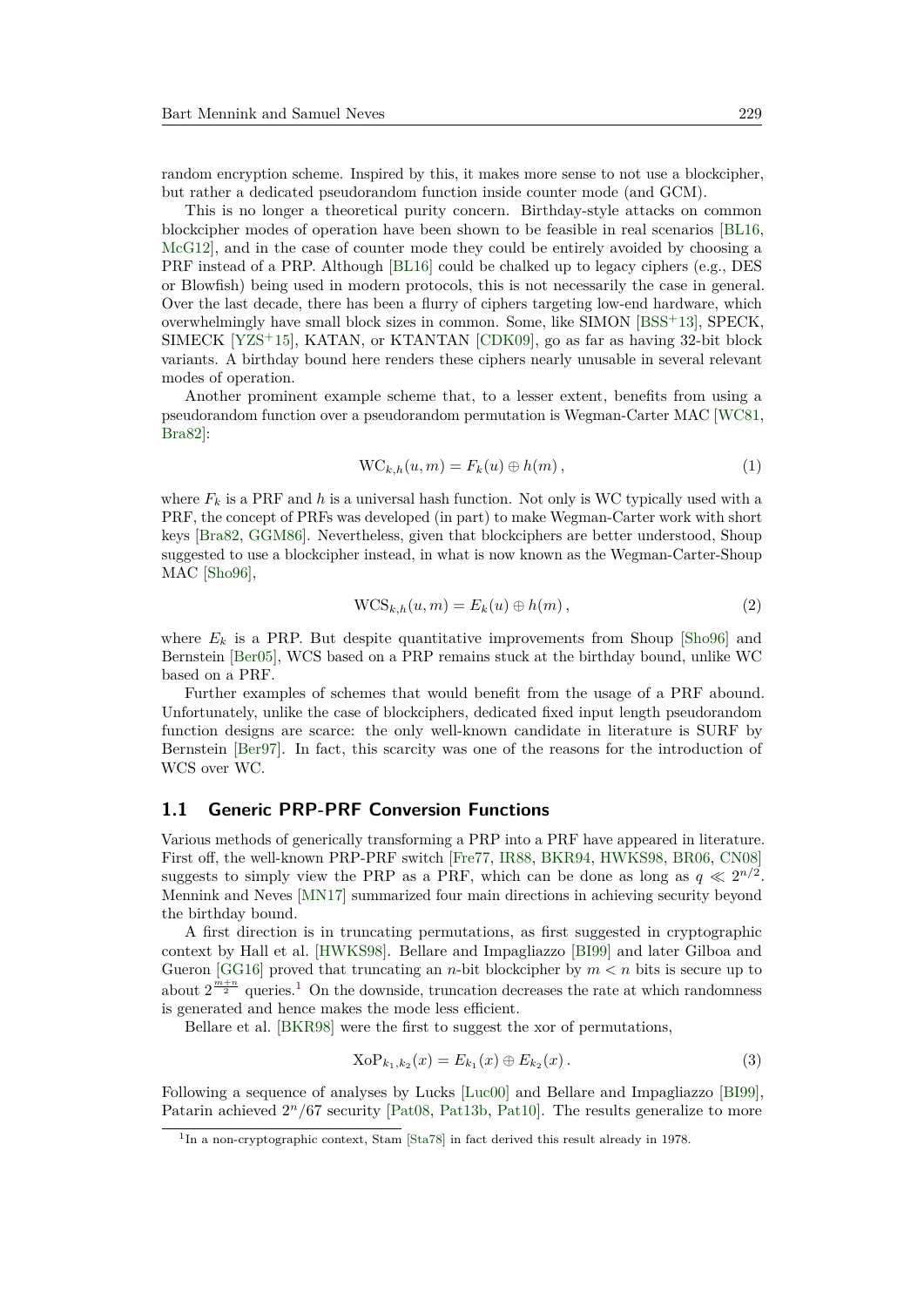permutations [\[CLP14,](#page-18-5) [MP15\]](#page-22-5), as well as to the single key variant with domain separation [\[Pat10\]](#page-22-4). Using XoP in counter mode or Wegman-Carter would yield optimal security, but the resulting scheme is twice as expensive.

Iwata [\[Iwa06\]](#page-20-4) offered a compromise between the xor of permutations and traditional counter mode with the CENC mode of operation:  $E_{k_1}$  can be used as a mask which is used for the encryption of  $w \ge 1$  blocks using  $E_{k_2}$ . If  $w = 1$ , CENC constitutes counter mode based on XoP, but also for larger (but still reasonably small) values of *w*, CENC achieves essentially optimal security [\[IMV16\]](#page-20-5) and shares most of the benefits of the xor of permutations construction without much of a performance hit. Nevertheless, CENC remains a mode of operation, not a PRF primitive, and thus is not usable as a general replacement for a PRF.

Two novel constructions are EDM by Cogliati and Seurin [\[CS16\]](#page-18-6) and EDMD by Mennink and Neves [\[MN17\]](#page-21-6):

<span id="page-2-0"></span>
$$
EDM_{k_1,k_2}(x) = E_{k_2}(E_{k_1}(x) \oplus x), \qquad (4)
$$

$$
EDMD_{k_1,k_2}(x) = E_{k_2}(E_{k_1}(x)) \oplus E_{k_1}(x).
$$
 (5)

Mennink and Neves proved security of EDM up to approximately 2 *<sup>n</sup>/*(67*n*) queries and EDMD up to approximately  $2<sup>n</sup>/67$  queries. However, just like the xor of permutations, these two generic modes are again twice as expensive.

#### **1.2 Towards a Dedicated PRF**

None of the above generic methods seem particularly suitable for the design of an efficient PRF. In particular, it is difficult to argue for their practical usage when they entail such a noticeable slowdown. What if, instead, we could design a secure and efficient PRF from scratch?

One could try and design a non-invertible round function, and design a PRF around its iteration. However, non-invertible round functions are hard to get right, as collision probabilities are amplified with each iteration, and the track record of this design approach is not very reassuring [\[PK14,](#page-22-6) [Dae16\]](#page-18-7).

Instead, our approach is to stick with tried-and-tested designs, namely those of blockciphers. Our key observation is that the EDMD structure of [\(5\)](#page-2-0) is particularly suited to (heuristically) transform imperfect random permutations into a good PRF. We call this heuristic construction FastPRF. At a high level, the idea of FastPRF is as follows: if a blockcipher  $E_k$  consists of  $r$  rounds, the blockcipher is evaluated exactly one time, with a predetermined selection of state values fed-forward. Naturally, the strength of FastPRF highly depends on the blockcipher itself, as well as on the choice of states that are fed-forward. For example, if *E* is any blockcipher, and the 0th state is fed-forward, this effectively corresponds to

<span id="page-2-1"></span>
$$
E_k(x) = E_k(x) \oplus x \,, \tag{6}
$$

which can be distinguished from random in about  $2^{n/2}$  evaluations (cf., Section [3.3\)](#page-8-0). A more logical choice is to use the middle state. Let  $E_k^1$  and  $E_k^2$  be the first and second  $r/2$ rounds of the cipher, for example. Then we can define FastPRF as

$$
FastPRF_k(x) = E_k(x) \oplus E_k^1(x).
$$
 (7)

Closer inspection at SURF reveals that the high-level structure behind [\(7\)](#page-2-1) matches that of SURF [\[Ber97\]](#page-16-4), yet FastPRF is more general. We can observe that [\(7\)](#page-2-1) resembles the structure of EDMD with  $E_{k_1}(\cdot) = E_k^1(\cdot)$  and  $E_{k_2}(\cdot) = E_k^2(\cdot)$ . As a matter of fact, the generalized FastPRF method in Section [2.2](#page-5-0) is based on the generalized GEDMD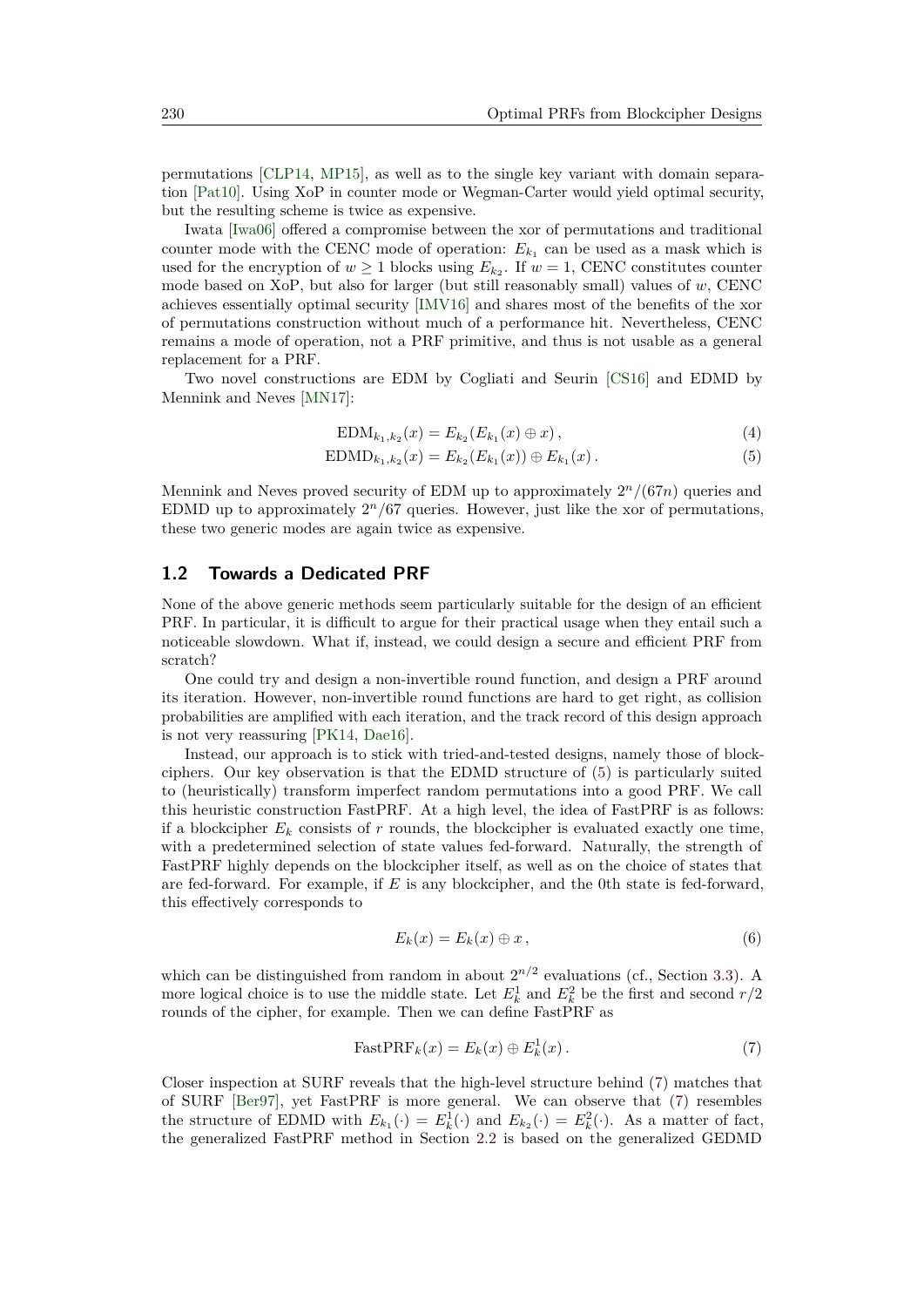construction which we introduce in Section [2.1](#page-3-0) and which we prove to attain at least the same level of security as EDMD.

Unfortunately, the security guarantees of EDMD and GEDMD do not transfer to FastPRF. For one, the same key is used for both permutations. Additionally, the underlying permutations are neither ideal nor independently drawn. Thus, we cannot claim "provable" security of FastPRF designs. One could argue the security of FastPRF using the "prove-then-prune" approach, introduced by Hoang et al. [\[HKR15\]](#page-19-3) to argue the security of AEZ, but invoking "prove-then-prune" still requires both a solid heuristic argument for the instantiation, as well as cryptanalytic results. We discuss the rationale of FastPRF in Section [2.3.](#page-5-1)

We see FastPRF as a potentially fruitful concrete object of study and analysis, but also as an opportunity for blockcipher designers—particularly in the lightweight space—to define a PRF along with their designs, in order to widen their applicability. As initial concrete target, we propose AES-PRF: an instantiation of FastPRF based on the AES standard. We introduce and analyze this instantiation in Section [3.](#page-6-0)

We demonstrate the applicability of our scheme in Section [4,](#page-10-0) by instantiating GCM and GCM-SIV with it. In more detail, whereas the original GCM [\[MV04\]](#page-22-1) achieves birthday bound security only, GCM instantiated with a dedicated PRF is optimally secure. Likewise, using a dedicated PRF inside GCM-SIV [\[GL15,](#page-19-4) [GLL17,](#page-19-5) [LLG17\]](#page-21-8) yields significant security and efficiency improvements, both in the subkey derivation and in the internal evaluation of GCM. In Section [5,](#page-14-0) we briefly elaborate on the neat and almost immediate extension of our technique to tweakable blockciphers such as SKINNY [\[BJK](#page-16-6)<sup>+</sup>16]. Extending FastPRF to tweakable blockciphers effectively results in a compressing fixed-input-length PRF. The resulting construction can contribute to a removal of the length parameter in security bounds, as we exemplify for PMAC1. The extension to tweakable blockciphers finds further applications in MAC functions based on compressing fixed-input-length PRFs such as Yasuda's [\[Yas08\]](#page-23-6) construction and NI<sup>+</sup> [\[DNP16\]](#page-18-8).

## **2 Optimal PRFs from Blockciphers**

In this section we describe a general method of transforming an iterative blockcipher into a PRF. We begin with a generalization of Mennink and Neves's EDMD construction [\[MN17\]](#page-21-6), and demonstrate that it achieves at least the same level of security (Section [2.1\)](#page-3-0). Then, in Section [2.2](#page-5-0) we show how to use this construction to design native PRFs. We elaborate on its rationale in Section [2.3.](#page-5-1)

#### <span id="page-3-0"></span>**2.1 Generalized EDMD**

Let  $E: \{0,1\}^n \times \{0,1\}^n \rightarrow \{0,1\}^n$ . Let  $d \geq 2$ , and define generalized EDMD, or  $\text{GEDMD}^d: \{0, 1\}^{\kappa \cdot d} \times \{0, 1\}^n \to \{0, 1\}^n$ , as

$$
GEDMD_{k_1,\ldots,k_d}^d(x) = (E_{k_d} \circ \cdots \circ E_{k_1})(x) \oplus (E_{k_{d-1}} \circ \cdots \circ E_{k_1})(x) \oplus \ldots \oplus E_{k_1}(x).
$$
 (8)

We will demonstrate that  $\text{GEDMD}^d$  has at least the same level of security as  $\text{EDMD} =$  $\mathrm{GEDMD}^2$ .

#### <span id="page-3-1"></span>**2.1.1 Security Model**

Denote by  $\mathsf{perm}(n)$  the set of all permutations on  $\{0,1\}^n$ , and by  $\mathsf{func}(m,n)$  the set of all functions from  $\{0,1\}^m \to \{0,1\}^n$ . For a blockcipher  $E: \{0,1\}^k \times \{0,1\}^n \to \{0,1\}^n$ , we denote its PRP security against distinguisher  $\mathcal D$  by

$$
\mathbf{Adv}_{E}^{\text{prp}}(\mathcal{D}) = \left| \mathbf{Pr}\left[ \mathcal{D}^{E_k} \Rightarrow 1 \right] - \mathbf{Pr}\left[ \mathcal{D}^p \Rightarrow 1 \right] \right|, \tag{9}
$$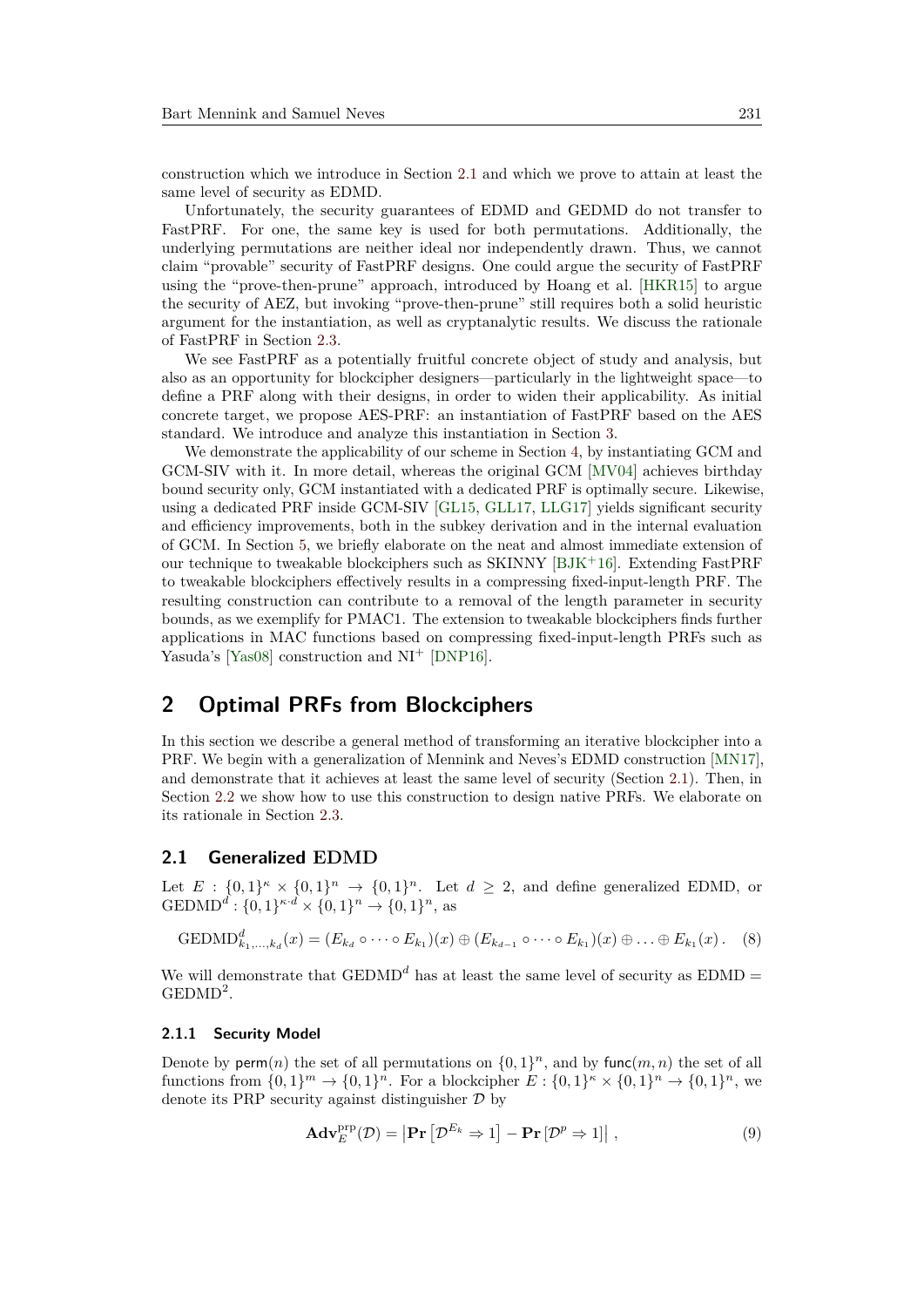where the probabilities are taken over uniform random drawings  $k \stackrel{\$}{\leftarrow} \{0,1\}^{\kappa}$  and  $p \stackrel{\$}{\leftarrow}$ perm(*n*). For a function  $F: \{0,1\}^n \times \{0,1\}^m \rightarrow \{0,1\}^n$ , we denote its PRF security against distinguisher  $\mathcal D$  by

$$
\mathbf{Adv}_{F}^{\text{prf}}(\mathcal{D}) = \left| \mathbf{Pr}\left[ \mathcal{D}^{F_{k}} \Rightarrow 1 \right] - \mathbf{Pr}\left[ \mathcal{D}^{f} \Rightarrow 1 \right] \right|, \tag{10}
$$

where the probabilities are taken over uniform random drawings  $k \stackrel{\$}{\leftarrow} \{0,1\}^{\kappa}$  and  $f \stackrel{\$}{\leftarrow}$ func $(m, n)$ .

#### **2.1.2 Security of GEDMD**

Mennink and Neves [\[MN17\]](#page-21-6) proved that EDMD is secure up to 2 *<sup>n</sup>/*67 evaluations.

<span id="page-4-0"></span>**Lemma 1** (EDMD [\[MN17\]](#page-21-6)). Let  $E: \{0,1\}^{\kappa} \times \{0,1\}^n \to \{0,1\}^n$  be a blockcipher. For *any distinguisher*  $D$  *with query complexity at most*  $q \leq 2^n/67$ *, we have* 

$$
\mathbf{Adv}_{\mathrm{EDMD}}^{\mathrm{prf}}(\mathcal{D}) \le q/2^n + \mathbf{Adv}_{E}^{\mathrm{prp}}(\mathcal{D}') + \mathbf{Adv}_{E}^{\mathrm{prp}}(\mathcal{D}''),\tag{11}
$$

*for some distinguishers*  $\mathcal{D}'$  *and*  $\mathcal{D}''$  *with the same query and time complexity as*  $\mathcal{D}$ *.* 

One can easily observe that, for any  $d \geq 3$ , GEDMD<sup>d</sup> is at least as secure as GEDMD<sup>d-1</sup>. As such, the bound of Lemma [1](#page-4-0) is inherited by GEDMD<sup>d</sup> for any  $d \geq 2$  $d \geq 2$ <sup>2</sup>

**Theorem 1.** Let  $E: \{0,1\}^n \times \{0,1\}^n \rightarrow \{0,1\}^n$  be a blockcipher. Let  $d \geq 2$ . For any *distinguisher*  $D$  *with query complexity at most*  $q \leq 2^n/67$ *, we have* 

$$
\mathbf{Adv}_{\mathrm{GEDMD}^d}^{\mathrm{prf}}(\mathcal{D}) \le q/2^n + \mathbf{Adv}_{E}^{\mathrm{prp}}(\mathcal{D}') + \mathbf{Adv}_{E}^{\mathrm{prp}}(\mathcal{D}''). \tag{12}
$$

*for some distinguishers*  $\mathcal{D}'$  *and*  $\mathcal{D}''$  *with the same query and time complexity as*  $\mathcal{D}$ *.* 

*Proof (Proof).* Consider any distinguisher D whose goal is to distinguish GEDMD<sup>d</sup> ∈  $\textsf{func}(n, n)$  from  $f \overset{\hspace{0.1em}\mathsf{\scriptscriptstyle\$}}{\leftarrow} \textsf{func}(n, n)$ . As a first step, note that

$$
GEDMD_{k_1,...,k_d}^d(x) = (GEDMD_{k_2,...,k_d}^{d-1} \circ E_{k_1})(x) \oplus E_{k_1}(x).
$$

Let  $g \overset{\hspace{0.1em}\mathsf{\scriptscriptstyle\$}}{\leftarrow}$  func $(n,n)$ , and define

$$
F_{k_1,g}(x) = (g \circ E_{k_1})(x) \oplus E_{k_1}(x).
$$

By a hybrid argument, we have

$$
\mathbf{Adv}_{\mathrm{GEDMD}^d}^{\mathrm{prf}}(\mathcal{D}) \leq \mathbf{Adv}_{\mathrm{GEDMD}^{d-1}}^{\mathrm{prf}}(\mathcal{D}) + \left| \mathbf{Pr}\left[\mathcal{D}^{F_{k_1,g}} \Rightarrow 1 \right] - \mathbf{Pr}\left[\mathcal{D}^f \Rightarrow 1 \right] \right|.
$$

However, as  $E_{k_1}$  is a permutation, the distributions of  $F_{k_1,g}$  and  $f$  are identical. Inductive application yields, for any  $d \geq 2$ ,

$$
\mathbf{Adv}_{\mathrm{GEDMD}^{aff}}^{\mathrm{prf}}(\mathcal{D}) \leq \mathbf{Adv}_{\mathrm{GEDMD}^{d-1}}^{\mathrm{prf}}(\mathcal{D}) \leq \cdots \leq \mathbf{Adv}_{\mathrm{GEDMD}^{prf}}^{\mathrm{prf}}(\mathcal{D}),
$$

where  $\text{GEDMD}^2 = \text{EDMD}$ . The proof is completed using Lemma [1.](#page-4-0)

 $\Box$ 

<span id="page-4-1"></span><sup>2</sup>Alternatively, in the same vein as how Mennink and Neves reduced the security of EDMD to XoP, one can prove that  $\text{GEDMD}^d$  is at least as secure as the xor of *d* permutations  $\text{XoP}^d$ .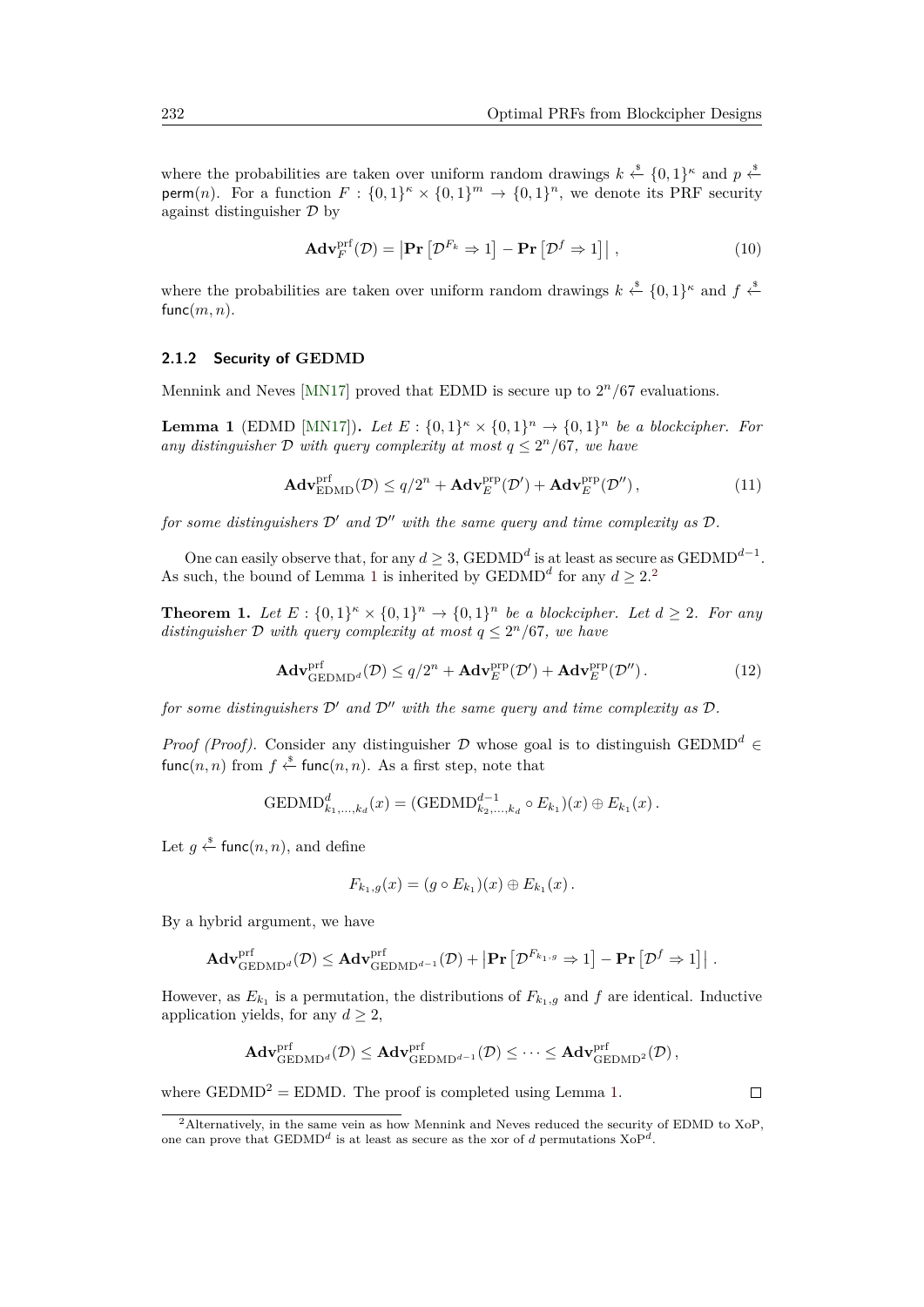#### <span id="page-5-0"></span>**2.2 FastPRF Design**

To prevent some classes of attacks (e.g., slide attacks [\[BW99\]](#page-17-8)), most blockciphers consist of distinct round functions. This might be accomplished by a complex key schedule, by adding round constants, or some other way. In effect, the result is that most blockciphers resemble the following structure, in one way or another:

$$
E_k(x) = (E_k^r \circ E_k^{r-1} \circ \cdots \circ E_k^1)(x).
$$

While this immediately suggests the use of GEDMD with each state value fed-forward, this is not a good idea: round functions are often too weak and too simple for each of them to realistically resemble a random permutation.

Because round functions are individually weak, blockciphers tend to have a lot of them. Instead of looking at the cipher in terms of round functions, we can see it in terms of *groups* of round functions, as follows:

<span id="page-5-2"></span>
$$
E_k(x) = (E_k^d \circ E_k^{d-1} \circ \cdots \circ E_k^1)(x),
$$

where each  $E_k^i$  function is comprised of a number of rounds, i.e.,  $d < r$ . We can now define a PRF out of this representation by applying GEDMD:

FastPRF<sub>k</sub>(x) = 
$$
(E_k^d \circ E_k^{d-1} \circ \cdots \circ E_k^1)(x) \oplus (E_k^{d-1} \circ \cdots \circ E_k^1)(x) \oplus \ldots \oplus E_k^1(x)
$$
. (13)

Concrete blockciphers are not ideal permutations, and even though a good blockcipher can be considered as a pseudorandom permutation, we cannot directly apply the results of Section [2.1](#page-3-0) to FastPRF: one requires the individual groups of round functions  $E_k^i$  to be mutually independent and sufficiently random. In general, however, this is the nature of concrete ciphers. There is a long history of concrete designs, such as Feistel networks or key-alternating ciphers, taking provably-secure structures and instantiating them with weaker—but efficiently computable—round functions.

#### <span id="page-5-1"></span>**2.3 Rationale**

The goal behind FastPRF of [\(13\)](#page-5-2) is to achieve an optimal or quasi-optimal PRF at the same cost as a regular blockcipher. We are convinced by the plausibility of this quest, given that there is no complexity-theoretic reason that a PRF should be significantly slower to compute than a PRP. To achieve our goal, we looked at the currently known PRP to PRF conversion methods (cf., Section [1.1\)](#page-1-1), and investigated which of them suits our purposes best.

Truncation necessarily entails a significant slowdown compared to the original blockcipher. To salvage this slowdown, one could, hypothetically, split the blockcipher *E<sup>k</sup>* into two halves,  $E_k = E_k^2 \circ E_k^1$ , and output the concatenation of the truncation of both:

$$
F_k(x) = \text{trunc}(E_k^1(x)) \parallel \text{trunc}(E_k^2(x)),
$$

where trunc truncates by  $n/2$  bits. This construction has two strong drawbacks:

- 1. An attacker has direct access to the output of half the cipher, making the function significantly riskier to use than the original blockcipher;
- 2. Even assuming that both halves are ideal, one would still be far from obtaining optimal security: distinguishing this construction from random can be done in approximately  $2^{3n/4}$  queries [\[GG16\]](#page-19-2).

The xor of permutations can be used likewise with the same cost as a single  $E_k$ evaluation as

$$
F_k(x) = E_k^1(x) \oplus E_k^2(x).
$$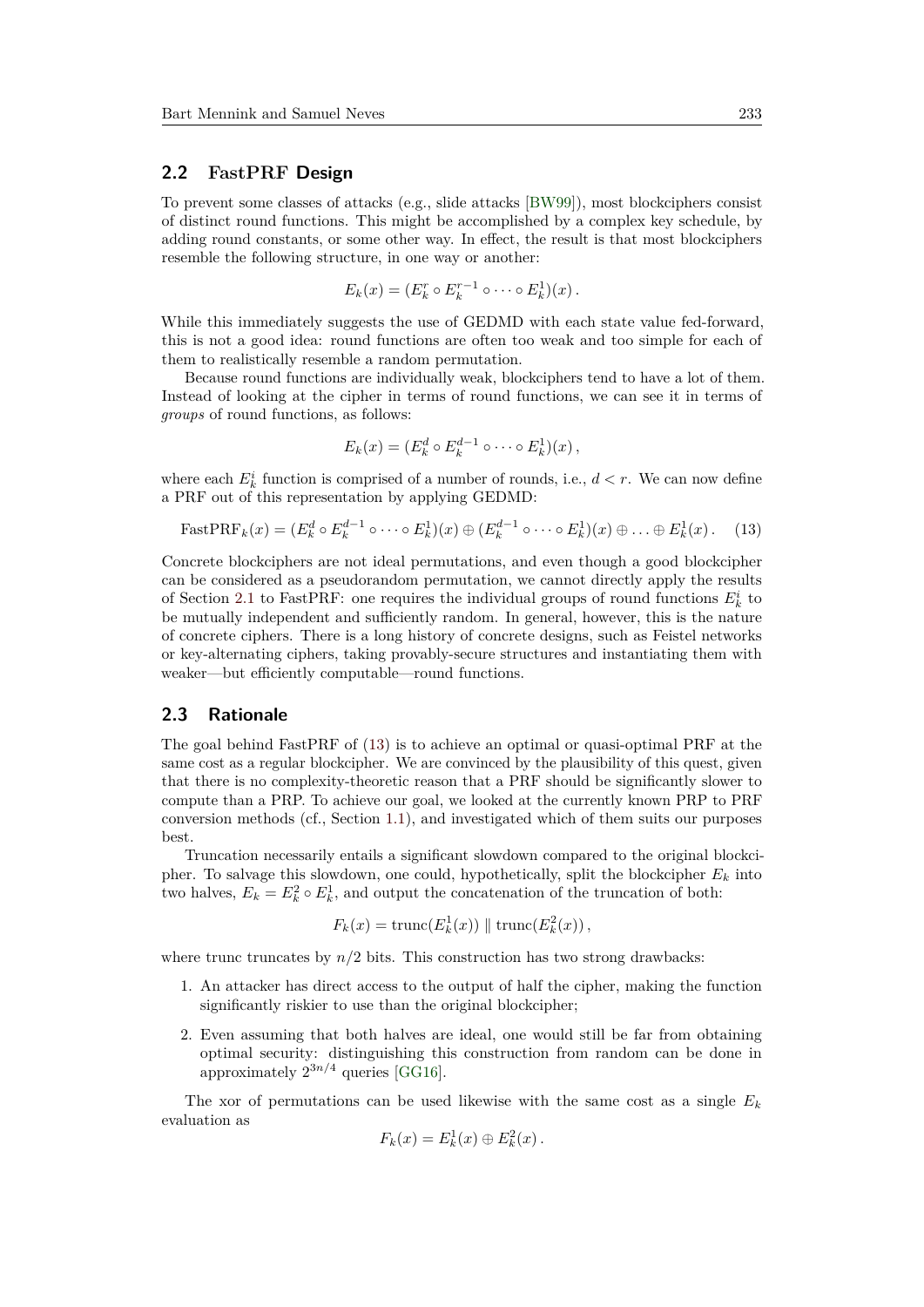<span id="page-6-1"></span>

**Figure 1:** AES-PRF-128.

However, similar to the case of truncation, the attacker has more or less direct access to half the cipher; in particular, many useful properties may survive the xor of two weaker primitives. This, once again, makes this primitive riskier to use than the original cipher.

This risk is technically eliminated using Cogliati and Seurin's EDM construction:

$$
F_k(x) = E_k^2(E_k^1(x) \oplus x).
$$

Indeed, unlike truncation and xor of permutations, EDM does not expose the results of half the cipher directly to an adversary. However, there is still some risk involved with this construction: the attacker has control over the intermediate state. For example, differential collisions are easy to mount in this construction. If a high-probability differential for  $E_k^1$ exists, it is easy to obtain collisions for  $F_k(x)$  and its security crumbles. On the other hand, a high-probability differential for  $E_k^1$  does not necessarily spell doom for the blockcipher  $E_k$  itself. Additionally, it is not easy to generalize EDM as in Section [2.1](#page-3-0) to multiple intermediate state values and preserve its security proof.

This leaves us with the (generalized) EDMD construction, as

- 1. it generalizes easily to multiple state values fed-forward;
- 2. it does not give an attacker control over intermediate state values, beyond the control it has over the input;
- 3. it does not give an attacker access to half the cipher: instead, the state values that are fed-forward are always masked by a full application of the cipher *Ek*, effectively randomizing it.

### <span id="page-6-0"></span>**3 Concrete Instantiation: AES-PRF**

We present a concrete instantiation of FastPRF based on the AES [\[DR02\]](#page-18-0). We adopt the most straightforward choice:

- For 128-bit keys and 10 rounds, we define AES-PRF-128 to be AES xored with the internal state after 5 rounds (cf., Figure [1\)](#page-6-1);
- For 192-bit keys and 12 rounds, we define AES-PRF-192 to be AES xored with the internal state after 6 rounds;
- For 256-bit keys and 14 rounds, we define AES-PRF-256 to be AES xored with the internal state after 7 rounds.

Alternative choices naturally exist. One could, for example, split the 192-bit key case into three 4-round permutations, resulting in an arguably stronger PRF. Note that, by design, each of the proposals consists of one full AES xored with an intermediate state. Throughout, we assume that the full AES is a secure pseudorandom permutation. In addition, we denote the first  $t \geq 0$  rounds of AES by  $\text{AES}_t$ , where the instance of AES (128-, 192-, or 256-bit keys) is usually clear from the context. For convention, we define the special case  $\text{AES}_0(x)$  to be *x* instead of  $x \oplus k$ .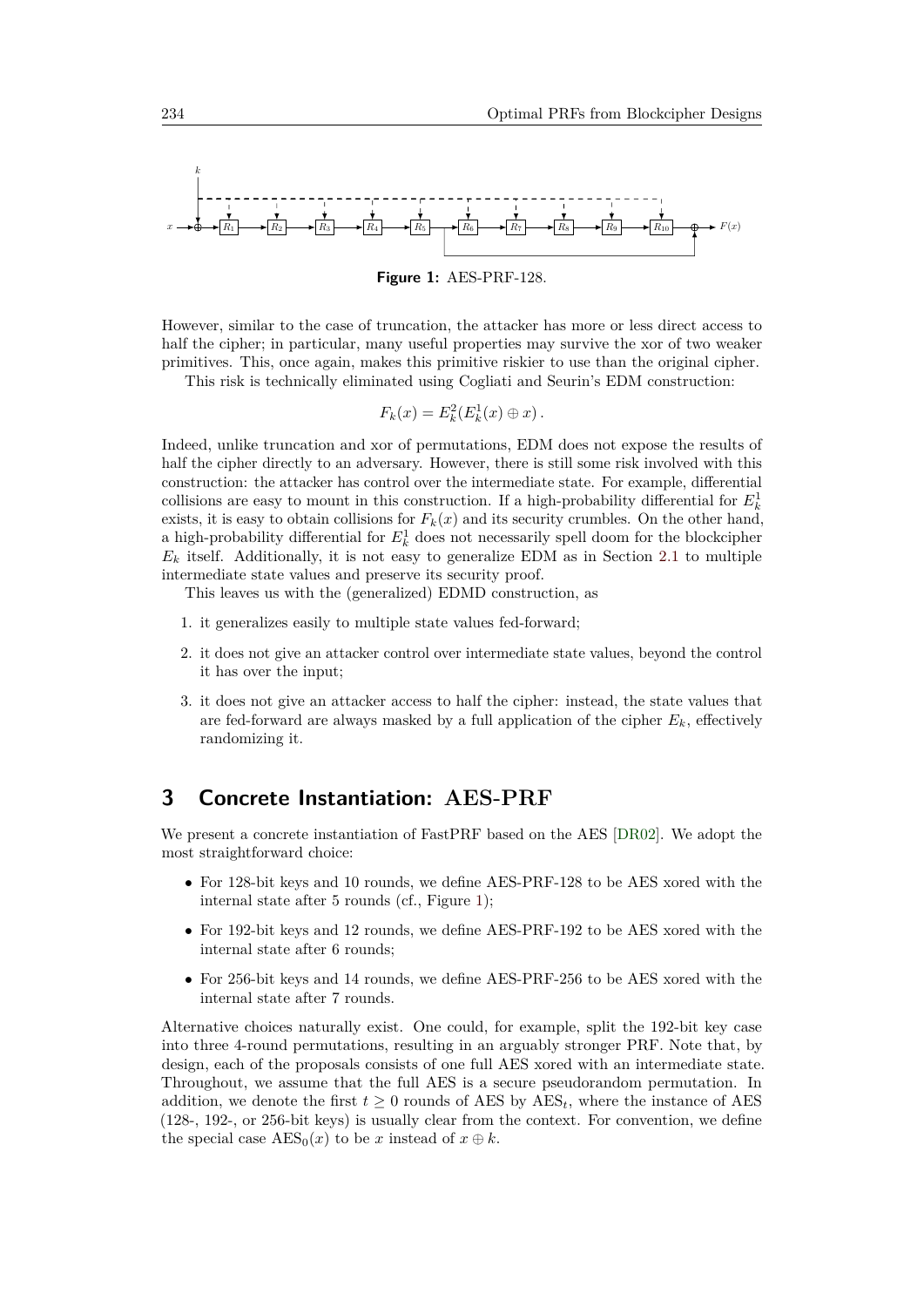| Microarchitecture  |      | AES-128 AES-PRF-128 |
|--------------------|------|---------------------|
| Intel Sandy Bridge | 0.72 | 0.75                |
| Intel Haswell      | 0.63 | 0.63                |
| Intel Skylake      | 0.63 | 0.63                |
| AMD Ryzen          | 0.37 | 0.37                |

<span id="page-7-0"></span>**Table 1:** Observed speed, in cycles per byte, of AES-128 in counter mode versus AES-PRF-128 in counter mode.

#### **3.1 Efficiency**

It is easy to verify that AES-PRF is essentially as fast as the AES. The additional overhead is composed of

- An extra xor;
- An additional 128 bits to store the intermediate state(s) to xor the output with.

As far as performance goes, the xor is negligible compared to the cost of the full cipher. The extra state might be more of a problem for implementers in heavily constrained environments, but we argue that in most cases, this is not a problem. For example, in counter mode, we can xor the intermediate state directly with the message block to encrypt, thus eliminating the need for another separate state.

We have implemented AES-PRF-128 in counter mode for some Intel and AMD x86\_64 processors, using the AES-NI instruction set, and its performance is nearly indistinguishable from using the AES directly, as can be verified in Table [1.](#page-7-0) The only noteworthy case is Sandy Bridge, which is particularly sensitive to instruction scheduling. However, for Sandy Bridge, the overhead of incrementing the counter is far more noticeable—0.72 cycles per byte against the optimal 0.63—than the overhead incurred by using AES-PRF over AES. Of course, the same implementation precautions must be taken with AES-PRF as with AES. In particular, implementations that make use of table lookups are susceptible to cachetiming attacks [\[TOS10\]](#page-23-7). In most consumer hardware this is no longer an insurmountable problem, with AES-NI being present in the majority of Intel and AMD processors, and with ARMv8-A, SPARC T4, POWER8, and others also having dedicated constant-time AES instructions available.

#### **3.2 Security Analysis**

To assess the concrete security of the AES-PRF construction, it is necessary to dive into the details of the AES. In particular, the 5-round AES is the weakest link in the construction.

There are well-established bounds for the maximum expected differential and linear probabilities of 4-round AES [\[KMT01,](#page-20-6) [PSLL03,](#page-22-7) [KS07\]](#page-21-9). Therefore, we do not expect differential or linear attacks to have any meaningful success against AES-PRF.

While there are several attacks that do efficiently break AES reduced to 5 rounds, e.g., [\[DKR97,](#page-18-2) [BK00,](#page-17-9) [Bir04,](#page-16-7) [Tun12\]](#page-23-8), these attacks appear to be inapplicable here, as the 5-round output is masked by a full AES application. Moreover, most such attacks rely on 3- or 4-round distinguishers, followed by key recovery; direct distinguishers for 5 rounds have only recently been discovered, and have massive data and time requirements [\[SLG](#page-23-9)<sup>+</sup>16, [GRR16\]](#page-19-6). The most promising attack known to date, by Grassi et al. [\[GRR17\]](#page-19-7), belongs to the subspace trail family of attacks [\[GRR16\]](#page-19-6), and expects the number of output differences of a certain kind of input difference to be a multiple of 8. In AES-PRF, it is not possible to directly access this information, so it seems unlikely that this kind of distinguisher is feasible in our setting.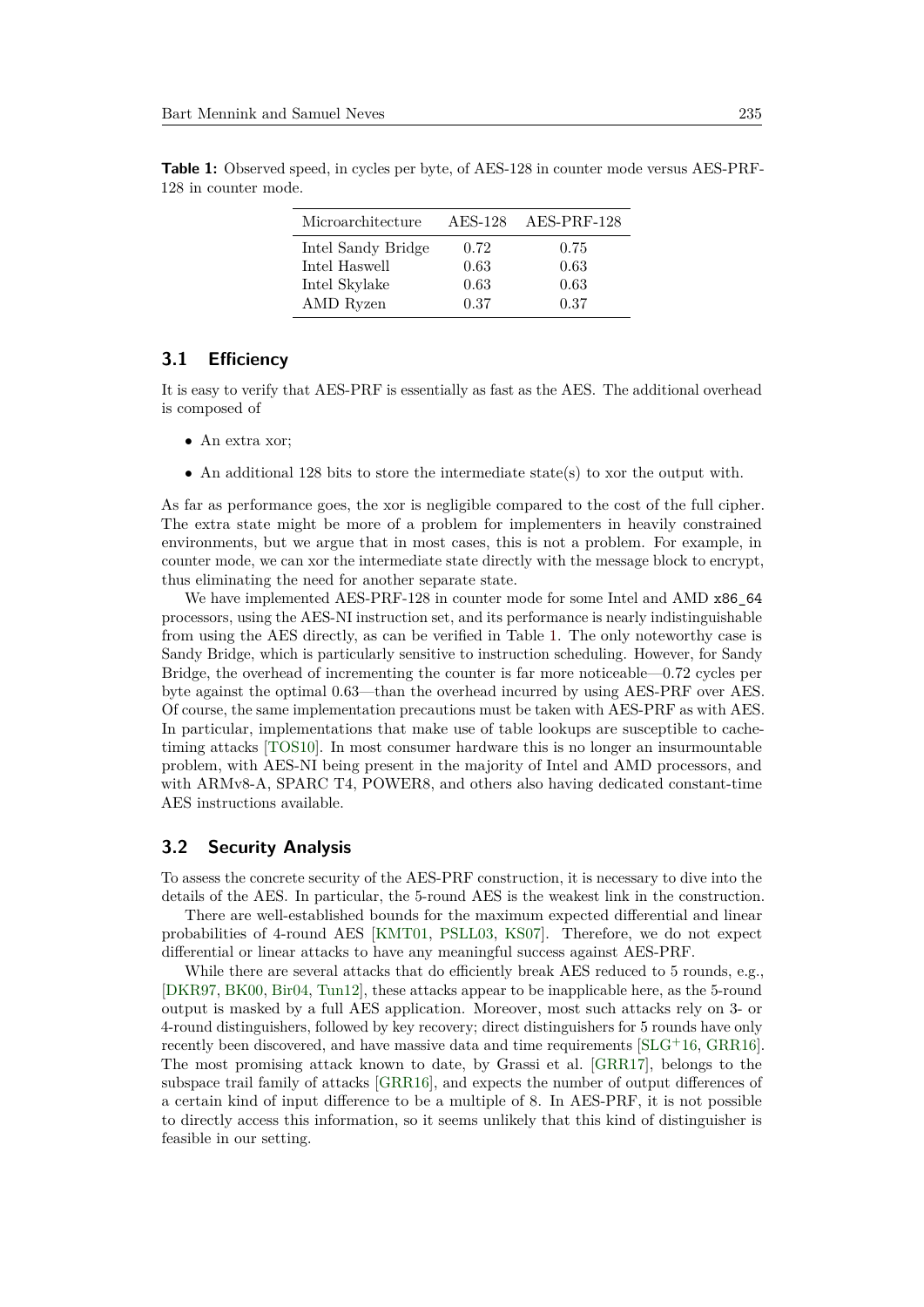More generally, attacks that rely on observing relations between tuples of outputs seem unlikely to be successful—the attacker is only able to observe these relations masked by a strong PRP. Suppose, for the sake of argument, that a high-probability differential  $\Delta \stackrel{\text{AES}_5}{\longrightarrow} \Delta'$  existed. What the attacker would be able to see, in effect, would be

 $\text{AES}_{10}(x_i) \oplus \text{AES}_{10}(x_i \oplus \Delta) \oplus \text{AES}_{5}(x_i) \oplus \text{AES}_{5}(x_i \oplus \Delta).$ 

Even if  $\text{AES}_5(x_i) \oplus \text{AES}_5(x_i \oplus \Delta)$  were effectively constant,  $\text{AES}_{10}(x_i) \oplus \text{AES}_{10}(x_i \oplus \Delta)$ is not, and is in itself essentially indistinguishable from the distribution of differentials of a random function [\[DR07\]](#page-19-8) (assuming, again, security of the full AES). This masking becomes even more pronounced for higher-order attacks, which are the most dangerous attack class for reduced-round AES.

AES-PRF is also, of course, vulnerable to any attack that does not rely on particular properties of AES<sub>5</sub>, but only on the high-level structure of EDMD. The very costly distinguishers enabled by this structure are, for the sake of completeness, described in Appendix [A.](#page-24-0) We conjecture that AES-PRF cannot be distinguished from random significantly faster than by either bruteforcing the key *or* by the generic attacks of Appendix [A.](#page-24-0)

#### <span id="page-8-0"></span>**3.3 Unbalanced Variants**

To gauge AES-PRF's resistance against attacks, one may consider "reduced-round variants" of the PRF. In our case, we propose unbalanced variants of it: instead of AES-PRF $(x)$  =  $\text{AES}_{10}(x) \oplus \text{AES}_{5}(x)$ , we suggest looking at

$$
AES\text{-}PRF_t(x) = AES_{10}(x) \oplus AES_t(x),
$$

for  $t \in \{0, \ldots, 9\}.$ 

#### **3.3.1 AES-PRF<sup>0</sup>**

 $AES-PRF<sub>0</sub>$  is exactly the Davies-Meyer construction. It is known to be no less distinguishable than the underlying blockcipher. In more detail, distinguishing  $AES-PRF<sub>0</sub>$  from a random function *f* is equally hard as distinguishing AES-PRF<sub>0</sub>  $\oplus$  id from random. This function, however, does not expose collisions, and can be distinguished from random with  $2^{n/2}$  queries [\[CS16\]](#page-18-6).

#### **3.3.2 AES-PRF<sup>1</sup>**

 $AES-PRF<sub>1</sub>$  is the first nontrivial case, and the above attack no longer works. However, AES-PRF<sub>1</sub> is still not more secure than AES-PRF<sub>0</sub>: one can perform a key-recovery attack with  $2^{67}$  queries.

We may rewrite  $\text{AES-PRF}_1(x)$  as

$$
AES-PRF_1(x) = AES_{10}(x) \oplus P(x \oplus k) \oplus k_1,
$$

where *P* is the non-keyed portion of the AES round, i.e., MixColumns∘ShiftRows∘SubBytes. We rely here in the following property of the AES round:

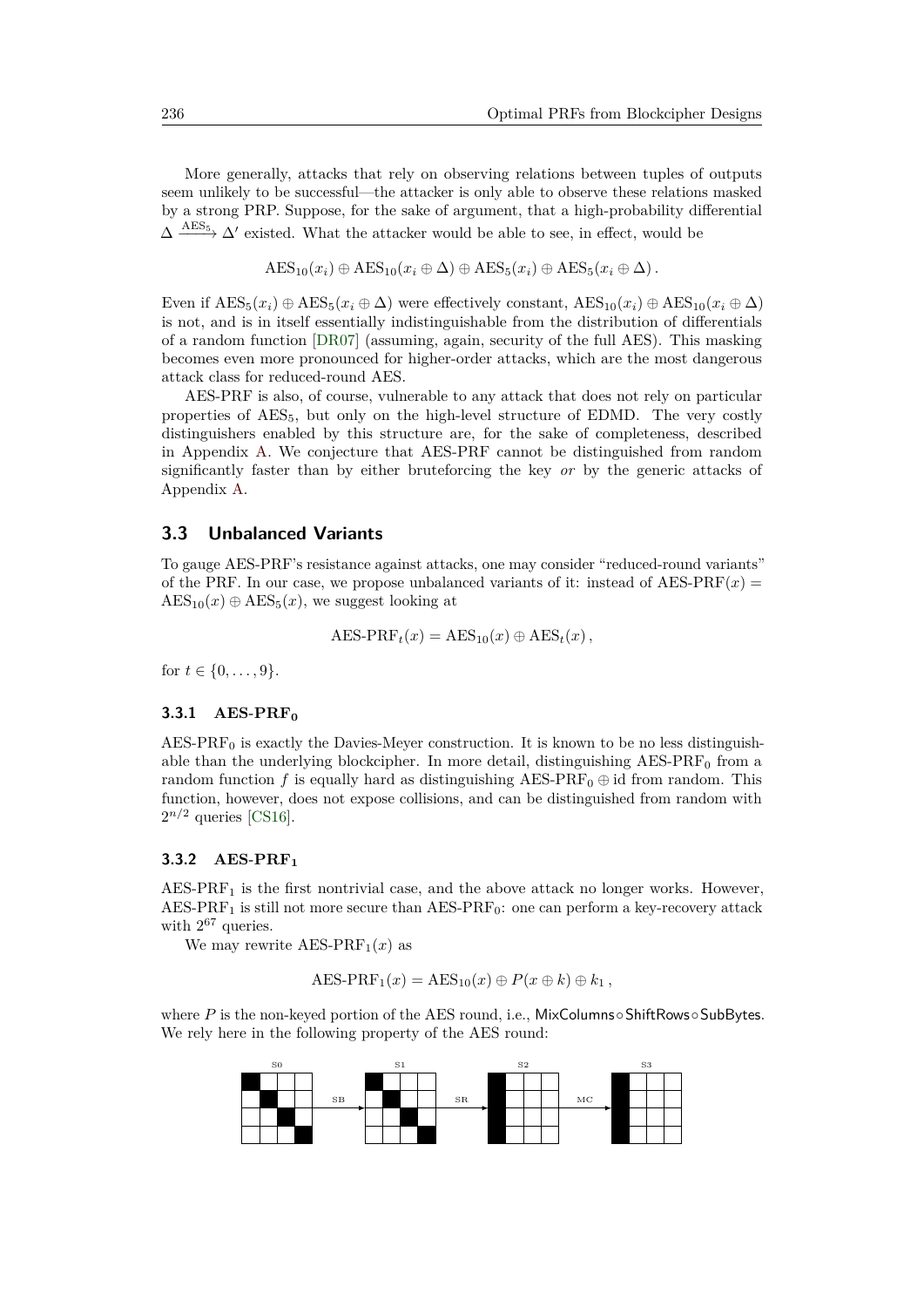In other words, 4 well-chosen bytes will only affect some other 4 bytes of the output. In particular, input bytes  $s_0$ ,  $s_5$ ,  $s_{10}$ ,  $s_{15}$  only affect output bytes  $s_0$ ,  $s_1$ ,  $s_2$ ,  $s_3$ ; input bytes *s*4*, s*9*, s*14*, s*<sup>13</sup> only affect output bytes *s*4*, s*5*, s*6*, s*7; input bytes *s*8*, s*13*, s*2*, s*<sup>7</sup> only affect output bytes  $s_8, s_9, s_{10}, s_{11}$ ; and input bytes  $s_{12}, s_1, s_6, s_{11}$  only affect output bytes *s*12*, s*13*, s*14*, s*15.

Thus, if we correctly guess 4 bytes of the key on one of those input positions, this will cancel out the contribution of  $P(x \oplus k)$  on the corresponding 4 output bytes, in which case we obtain  $\text{AES}_{10}(x) \oplus k_1$  verbatim, which can be distinguished from random by its lack of collisions.

This observation leads to the following simple key-recovery attack:

- 1. Initialize the 16-byte candidate key  $k' = 0$ ;
- 2. Accumulate a large number  $q \approx 2^{67}$  of queries  $(x_i, y_i = \text{AES-PRF}_1(x_i))$ , yielding approximately  $\binom{2^{67}}{2}$  $\binom{3}{2}/2^{128} \approx 32$  collisions among the *y<sub>i</sub>*;
- 3. Let  $(A \rightarrow B)$  be any pair of corresponding input-output affected bytes for one round of AES, i.e.,  $(0, 5, 10, 15) \rightarrow (0, 1, 2, 3), (4, 9, 14, 3) \rightarrow (4, 5, 6, 7), (8, 13, 2, 7) \rightarrow$  $(8, 9, 10, 11)$ , and  $(12, 1, 6, 11) \rightarrow (12, 13, 14, 15)$ . Let  $s_A$  (resp.  $s_B$ ) denote the bytes of *s* at the positions defined by *A* (resp. *B*);
- 4. For each  $(A \rightarrow B)$  pair:
	- (a) For all values *a* of *A*:
		- i. Compute  $S = \{y_i \oplus P(x_i \oplus a)\}\$ for all *q* queries;
		- ii. If there are no collisions in *S*, we either succeeded in finding the correct key or did not collect enough queries;
		- iii. If there are collisions in *S*, but  $S_{iB} = S_{jB}$  for all  $i \neq j$ , the current value *a* is likely the correct choice for the value of  $k'_{A}$ . Set  $k'_{A} = a$ , and move on to the next  $(A \rightarrow B)$  pair.

In total, we require approximately  $2^{67}$  queries,  $2^{101}$  computations, and  $2^{67}$  memory. The number of queries is justified by the following criteria:

- The probability that there is no collision after *q* queries is approximately  $e^{-\binom{q}{2}/2^{128}}$ . With  $q = 2^{67}$ , this probability is suitably small: approximately  $2^{-46}$ ;
- The probability that every collision misses the currently active *B* is  $2^{-32}$  per collision.

The key observation here is that, under the wrong key randomization hypothesis, only the correct key guess  $k'$  results in the set  ${AES-PRF_1(x_i) \oplus P(x_i \oplus k')}$  to have no collisions with high probability. We take advantage of the fact that 1 round of AES does not have full diffusion and allows us to guess 32 bits of the key at a time.

This attack may improve its time complexity by noticing that once bytes of *k* are available, so are the corresponding bytes of  $k_1 = \text{AES}_{10}(x) \oplus P(x \oplus k)$ . Exploiting the key schedule may accelerate the filtering of incorrect key guesses.

#### **3.3.3 AES-PRF<sup>2</sup>**

The same attack strategy used for  $AES-PRF<sub>1</sub>$  no longer works for two rounds. Any single byte affects every output byte, so detecting where collisions happen is no longer reliable as a means to verify correct keys. However, we do believe that  $\text{AES-PRF}_2$  is still within reach of an efficient attack, and leave it as an open problem.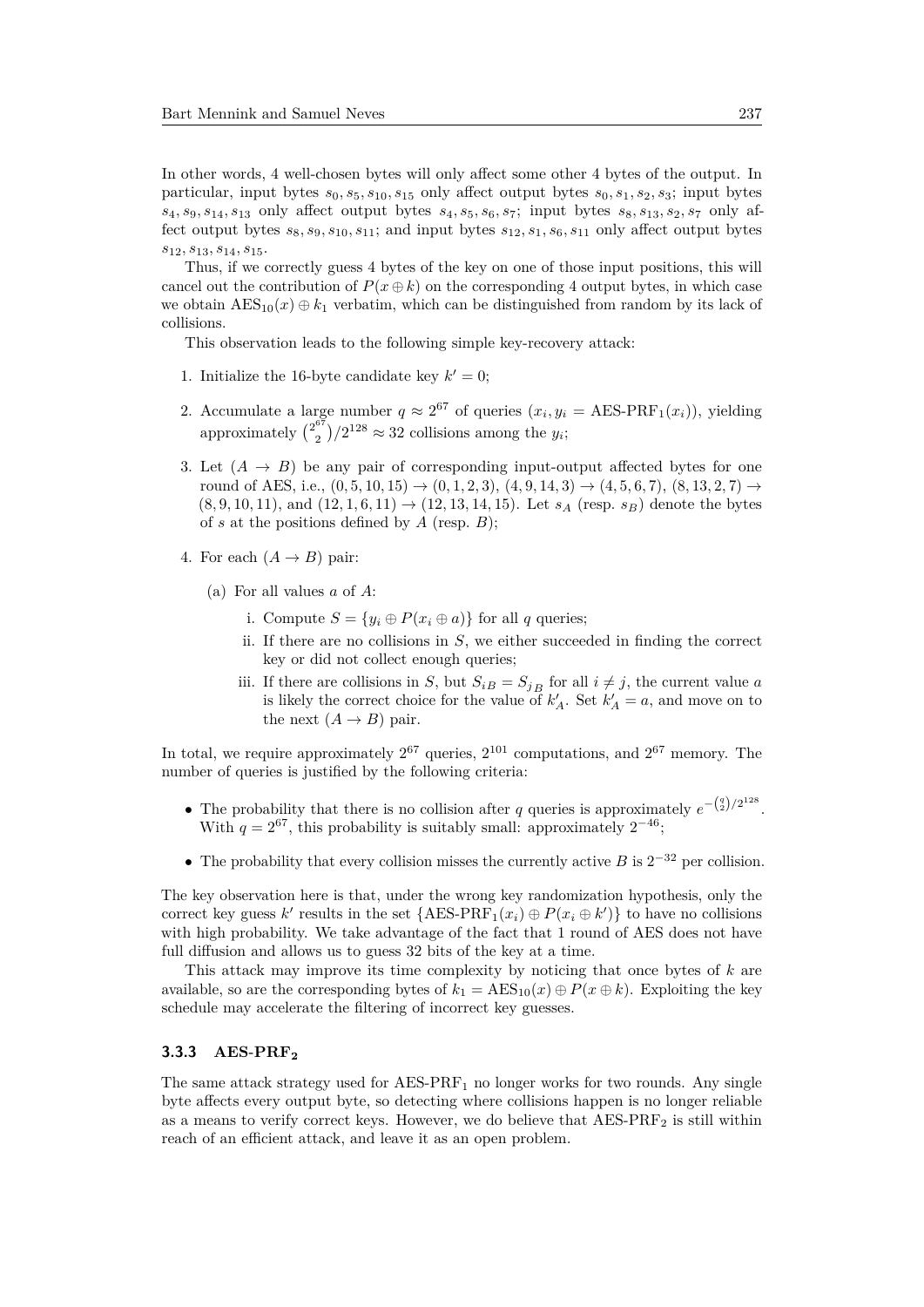| Preimages | Count |
|-----------|-------|
|           | 91    |
| 2         | 54    |
| 3         | 15    |
| 4         | 3     |

<span id="page-10-2"></span>**Table 2:** Distribution of output values of  $x \oplus S(x)$  by number of preimages.

#### **3.3.4 AES-PRF<sup>9</sup>**

We can also look at the other end of unbalanced variants of AES-PRF. The first thing to notice is that the last round does not include  $MixColumns^3$  $MixColumns^3$  This means that  $AES-PRF_9$ can be written, for the first row of the state, as

> $x_0 \oplus S(x_0) \oplus k_0$ ,  $x_4 \oplus S(x_4) \oplus k_4$  $x_8 \oplus S(x_8) \oplus k_8$ ,  $x_{12} \oplus S(x_{12}) \oplus k_{12}$ .

By observing the distribution of  $x \oplus S(x)$  (see Table [2\)](#page-10-2), we see that only 3 outputs have maximal probability 1*/*64:

$$
0x7E \oplus S(0x7E) = 0x81 \oplus S(0x81) = 0xDA \oplus S(0xDA) = 0xE4 \oplus S(0xE4) = 0x80,
$$
  
\n
$$
0x1D \oplus S(0x1D) = 0xC1 \oplus S(0xC1) = 0xD8 \oplus S(0xD8) = 0xF8 \oplus S(0xF8) = 0xB9,
$$
  
\n
$$
0x17 \oplus S(0x17) = 0x47 \oplus S(0x47) = 0x56 \oplus S(0x56) = 0xC2 \oplus S(0xC2) = 0xE7.
$$

Therefore, by observing the frequency of bytes  $0, 4, 8, 12$  of AES-PRF<sub>9</sub> for sufficiently many outputs  $(q \gg 2^8)$ , we are able to derive each of  $k_0, k_4, k_8, k_{12}$  as one of 3 possibilities with high confidence. For the other rows the same principle does not apply, since their bytes are of the form  $x_i \oplus S(x_i)$ , whose output is balanced. Nevertheless, recovering the first 32 bits of the key cheaply is still an attack, and the distribution of  $x \oplus S(x)$  acts as very efficient distinguisher here.

## <span id="page-10-0"></span>**4 Application to GCM and GCM-SIV**

We discuss the security of GCM by McGrew and Viega [\[MV04\]](#page-22-1) and GCM-SIV by Gueron and Lindell [\[GL15\]](#page-19-4), in case they are instantiated using FastPRF. The reasoning below directly applies to counter mode encryption, as GCM uses this mode internally.

#### **4.1 Security Model**

Formally, an authenticated encryption scheme AE consists of two algorithms Enc*,* Dec. The encryption algorithm Enc gets as input a key *k*, a nonce *n*, associated data *ad*, a message *m*, and outputs a ciphertext *c*, and tag *t*. The decryption algorithm Dec gets as input a key *k*, a nonce *n*, associated data *ad*, a ciphertext *c*, and a tag *t*, and outputs either a message *m* or a dedicated  $\bot$ -sign, where  $Dec(k, n, ad, Enc(k, n, ad, m)) = m$  is required to hold for any  $(k, n, ad, m)$ .

<span id="page-10-1"></span><sup>3</sup>Consequences of the lack of MixColumns in the last round have been previously studied by Dunkelman and Keller [\[DK10\]](#page-18-9).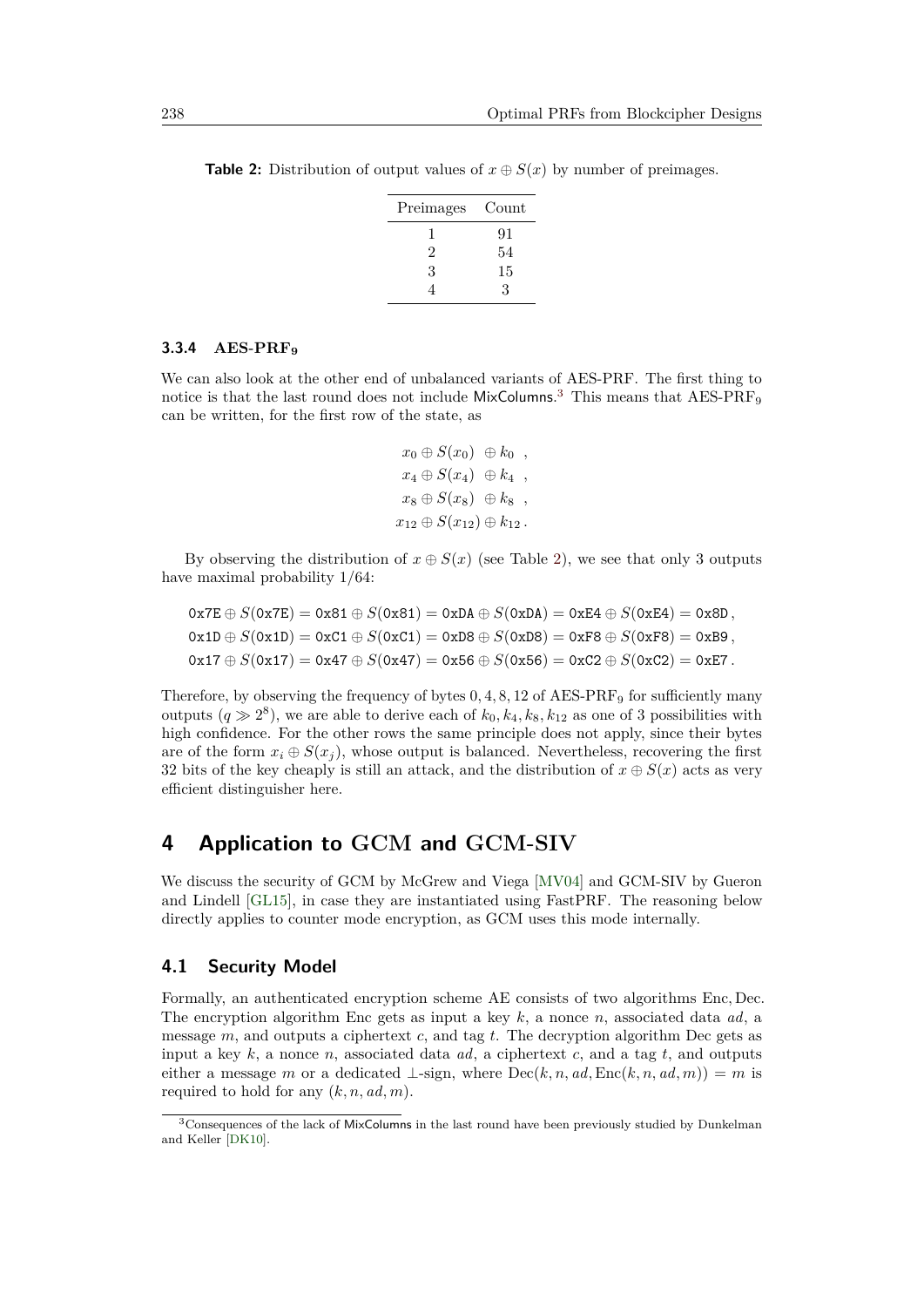<span id="page-11-0"></span>

**Figure 2:** Overview of the GCM mode with a 96-bit nonce, a single block of associated data, and two blocks of plaintext (resp. ciphertext).  $\otimes_H$  is multiplication by *H* in  $\mathbb{F}_{2^{128}}$ , whereas  $\boxplus_1$  is addition modulo  $2^{32}$  of the least significant bytes of the state.

Security of AE = (Enc*,* Dec) is usually measured via its confidentiality and authenticity. We denote the confidentiality of AE against a distinguisher  $\mathcal D$  by

<span id="page-11-2"></span><span id="page-11-1"></span>
$$
\mathbf{Adv}_{AE}^{\text{conf}}(\mathcal{D}) = \left| \mathbf{Pr} \left[ \mathcal{D}^{\text{Enc}_k} \Rightarrow 1 \right] - \mathbf{Pr} \left[ \mathcal{D}^{\$} \Rightarrow 1 \right] \right|, \tag{14}
$$

where  $\$(n, a, m)$  always returns a random  $(c, t) \xleftarrow{\$} \{0, 1\}^{|m| + \tau}$  (where  $\tau$  is the tag size), and where the probabilities are taken over uniform random drawings  $k \stackrel{\$}{\leftarrow} \{0,1\}^{\kappa}$  and \$. The authenticity of AE against a distinguisher  $\mathcal D$  is denoted by

$$
\mathbf{Adv}_{AE}^{\text{auth}}(\mathcal{D}) = \left| \mathbf{Pr} \left[ \mathcal{D}^{\text{Enc}_k, \text{Dec}_k} \Rightarrow 1 \right] - \mathbf{Pr} \left[ \mathcal{D}^{\text{Enc}_k, \perp} \Rightarrow 1 \right] \right|, \tag{15}
$$

where ⊥ always returns the ⊥-sign, and where the probabilities are taken over the uniform random drawing  $k \stackrel{\$}{\leftarrow} \{0,1\}^{\kappa}$ . For authenticity, the distinguisher is not allowed to relay a response from its first oracle to its second oracle. Unless explicitly stated otherwise, we will consider the case where  $D$  is required to be nonce-respecting: it is not allowed to repeat a nonce in an encryption query (it may reuse a nonce in a decryption query).

#### **4.2 AES-PRF-GCM**

GCM is an authenticated encryption scheme by McGrew and Viega [\[MV04\]](#page-22-1). It internally uses counter mode on top of a blockcipher (see Figure [2\)](#page-11-0).

McGrew and Viega [\[MV04\]](#page-22-1) and later Iwata et al. [\[IOM12\]](#page-20-7) proved the following result for GCM with 96-bit nonce. (We express the result in terms of AES as underlying primitive for convenience.)

**Theorem 2** (GCM [\[MV04,](#page-22-1) [IOM12\]](#page-20-7)). *Let*  $\text{AES}: \{0, 1\}^n \times \{0, 1\}^n \to \{0, 1\}^n$  *be the* AES *blockcipher, and τ be the tag length. For any distinguisher* D *with encryption query complexity at most q*, *decryption query complexity at most*  $q'$  (= 0 *for confidentiality*), *per-query length at most*  $\ell$ *, and total complexity at most*  $\sigma$ *, we have* 

$$
\mathbf{Adv}_{\mathrm{GCM}[{\mathrm{AES}},\tau]}^{\mathrm{conf}}(\mathcal{D}) \leq {q + \sigma + 1 \choose 2} / 2^n + \mathbf{Adv}_{\mathrm{AES}}^{\mathrm{prp}}(\mathcal{D}'),\tag{16}
$$

$$
\mathbf{Adv}_{\mathrm{GCM}[{\mathrm{AES}},\tau]}^{\mathrm{auth}}(\mathcal{D}) \le \frac{q'(\ell+1)}{2^{\tau}} + \binom{q+q'+\sigma+1}{2}/2^{n} + \mathbf{Adv}_{\mathrm{AES}}^{\mathrm{prp}}(\mathcal{D}'),\qquad(17)
$$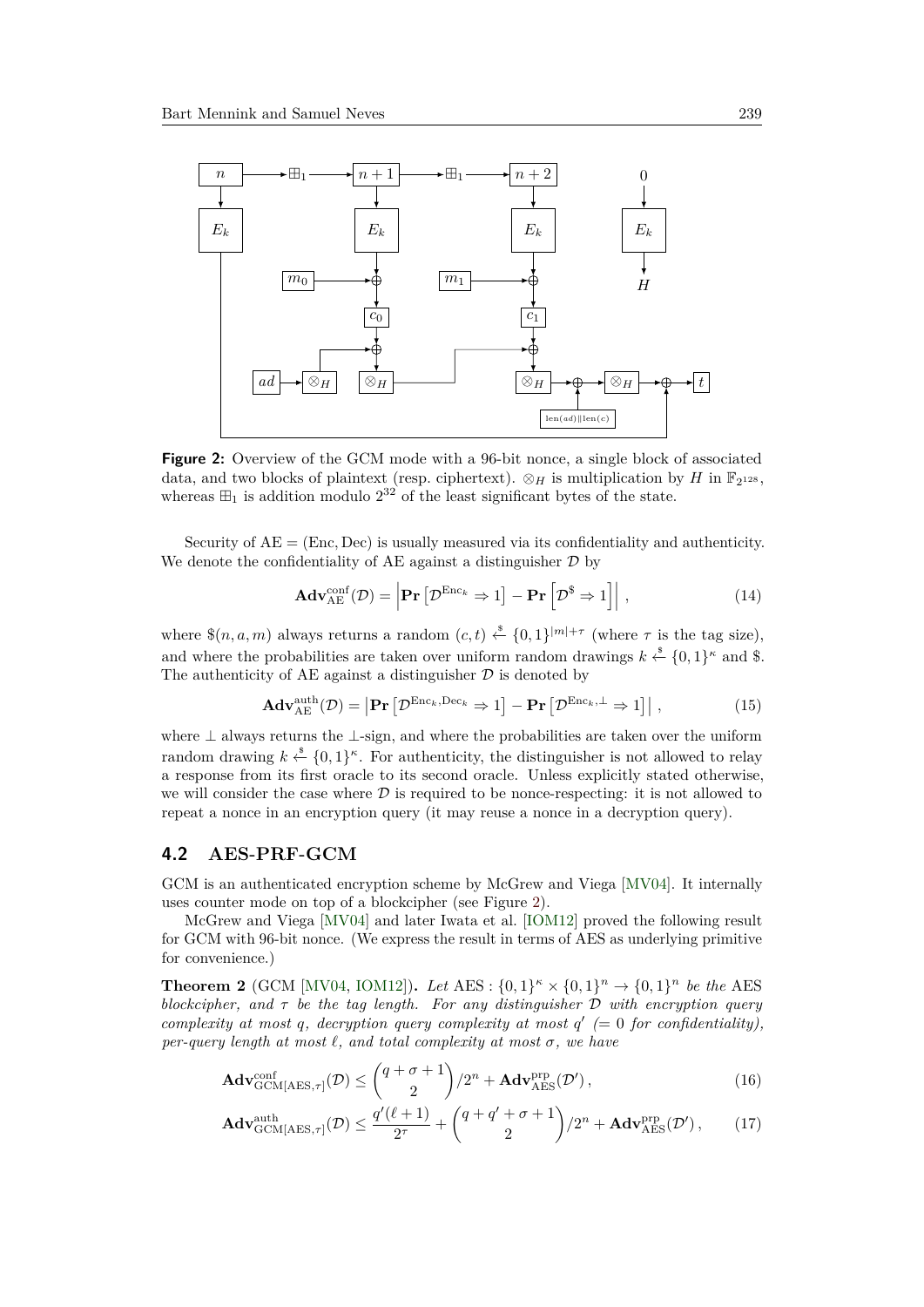*for some distinguisher*  $D'$  *with the same time complexity as*  $D$  *and making at most*  $q + q' + \sigma + 1$  *queries.* 

*Proof (Proof (sketch)).* We only discuss the high-level structure. The proof consists of three steps: (i) replacing AES by a random permutation  $\pi \stackrel{\text{*}}{\leftarrow} \text{perm}(n)$ , (ii) subsequently replacing  $\pi$  by a random function  $f \stackrel{\$}{\leftarrow} \text{func}(n, n)$ , and (iii) analyzing (with slight abuse of notation)  $GCM[f, \tau]$ . In more detail, the following bound for confidentiality/authenticity follows by a hybrid argument:

$$
\mathbf{Adv}_{\mathrm{GCM}[AES,\tau]}^{\mathrm{conf/auth}}(\mathcal{D}) \leq \mathbf{Adv}_{\mathrm{GCM}[\pi,\tau]}^{\mathrm{conf/auth}}(\mathcal{D}) + \mathbf{Adv}_{\mathrm{AES}}^{\mathrm{prp}}(\mathcal{D}')
$$
\n
$$
\leq \mathbf{Adv}_{\mathrm{GCM}[f,\tau]}^{\mathrm{conf/auth}}(\mathcal{D}) + \left| \mathbf{Pr}\left[\mathcal{D}''^f \Rightarrow 1\right] - \mathbf{Pr}\left[\mathcal{D}''^{\pi} \Rightarrow 1\right] \right| + \mathbf{Adv}_{\mathrm{AES}}^{\mathrm{prp}}(\mathcal{D}')
$$
\n
$$
\leq \mathbf{Adv}_{\mathrm{GCM}[f,\tau]}^{\mathrm{conf/auth}}(\mathcal{D}) + \binom{q+q'+\sigma+1}{2}/2^{n} + \mathbf{Adv}_{\mathrm{AES}}^{\mathrm{prp}}(\mathcal{D}'), \tag{18}
$$

for some distinguishers  $\mathcal{D}', \mathcal{D}''$  that make at most  $q + q' + \sigma + 1$  queries. The core part in the analysis of GCM centers around the analysis of GCM based on a random function *f*, and McGrew and Viega [\[MV04\]](#page-22-1) and later Iwata et al. [\[IOM12\]](#page-20-7) proved that

$$
\mathbf{Adv}_{\mathrm{GCM}[f,\tau]}^{\mathrm{conf}}(\mathcal{D}) = 0,
$$
  
\n
$$
\mathbf{Adv}_{\mathrm{GCM}[f,\tau]}^{\mathrm{auth}}(\mathcal{D}) \le \frac{q'(\ell+1)}{2^{\tau}},
$$

which completes the proof.

From high-level inspection of the security analysis of GCM, it becomes clear that FastPRF can be used to improve GCM's security significantly. In more detail, if we use AES-PRF instead of AES, steps (i) and (ii) in the proof merge and become "replacing AES-PRF by a random function  $f \stackrel{\$}{\leftarrow} \text{func}(n, n)$ ." In other words, we simply get

$$
\mathbf{Adv}^{\mathrm{conf/auth}}_{\mathrm{GCM}[{\mathrm{AES-PRF}},\tau]}(\mathcal{D}) \leq \mathbf{Adv}^{\mathrm{conf/auth}}_{\mathrm{GCM}[f,\tau]}(\mathcal{D}) + \mathbf{Adv}^{\mathrm{prf}}_{\mathrm{AES-PRF}}(\mathcal{D}')
$$

instead of [\(18\)](#page-12-0), and we obtain the following corollary.

**Corollary 1.** Let AES-PRF :  $\{0,1\}^n \times \{0,1\}^n \to \{0,1\}^n$  be the AES-PRF *construction of Section [3,](#page-6-0) and τ be the tag length. For any distinguisher* D *with encryption query complexity at most q*, *decryption query complexity at most*  $q'$  (= 0 *for confidentiality*), *per-query length at most*  $\ell$ *, and total complexity at most*  $\sigma$ *, we have* 

$$
\mathbf{Adv}_{\mathbf{GCM}[{\rm AES-PRF},\tau]}^{\text{conf}}(\mathcal{D}) \leq \mathbf{Adv}_{\mathbf{AES-PRF}}^{\text{prf}}(\mathcal{D}'),\tag{19}
$$

$$
\mathbf{Adv}_{\mathrm{GCM}[AES\text{-}PRF,\tau]}^{\text{auth}}(\mathcal{D}) \le \frac{q'(\ell+1)}{2^{\tau}} + \mathbf{Adv}_{\mathrm{AES\text{-}PRF}}^{\text{prf}}(\mathcal{D}'),\tag{20}
$$

*for some distinguisher*  $D'$  *with the same time complexity as*  $D$  *and making at most*  $q + q' + \sigma + 1$  *queries.* 

### **4.3 AES-PRF-GCM-SIV**

GCM is notoriously sensitive to nonce repeats, which lead to forgeries and even key recovery  $[Jou06, BZD<sup>+</sup>16]$  $[Jou06, BZD<sup>+</sup>16]$  $[Jou06, BZD<sup>+</sup>16]$  $[Jou06, BZD<sup>+</sup>16]$ . GCM-SIV [\[GL15,](#page-19-4) [GLL17,](#page-19-5) [LLG17\]](#page-21-8) is an authenticated encryption mode based on GCM that aims to be more robust to such usage failures. In particular, GCM-SIV aims for a slightly different security notion than GCM—misuse-resistant authenticated encryption, or mrAE. This notion comprises [\(14\)](#page-11-1) and [\(15\)](#page-11-2), with the exception that the requirement that nonces are unique is lifted.

<span id="page-12-0"></span> $\Box$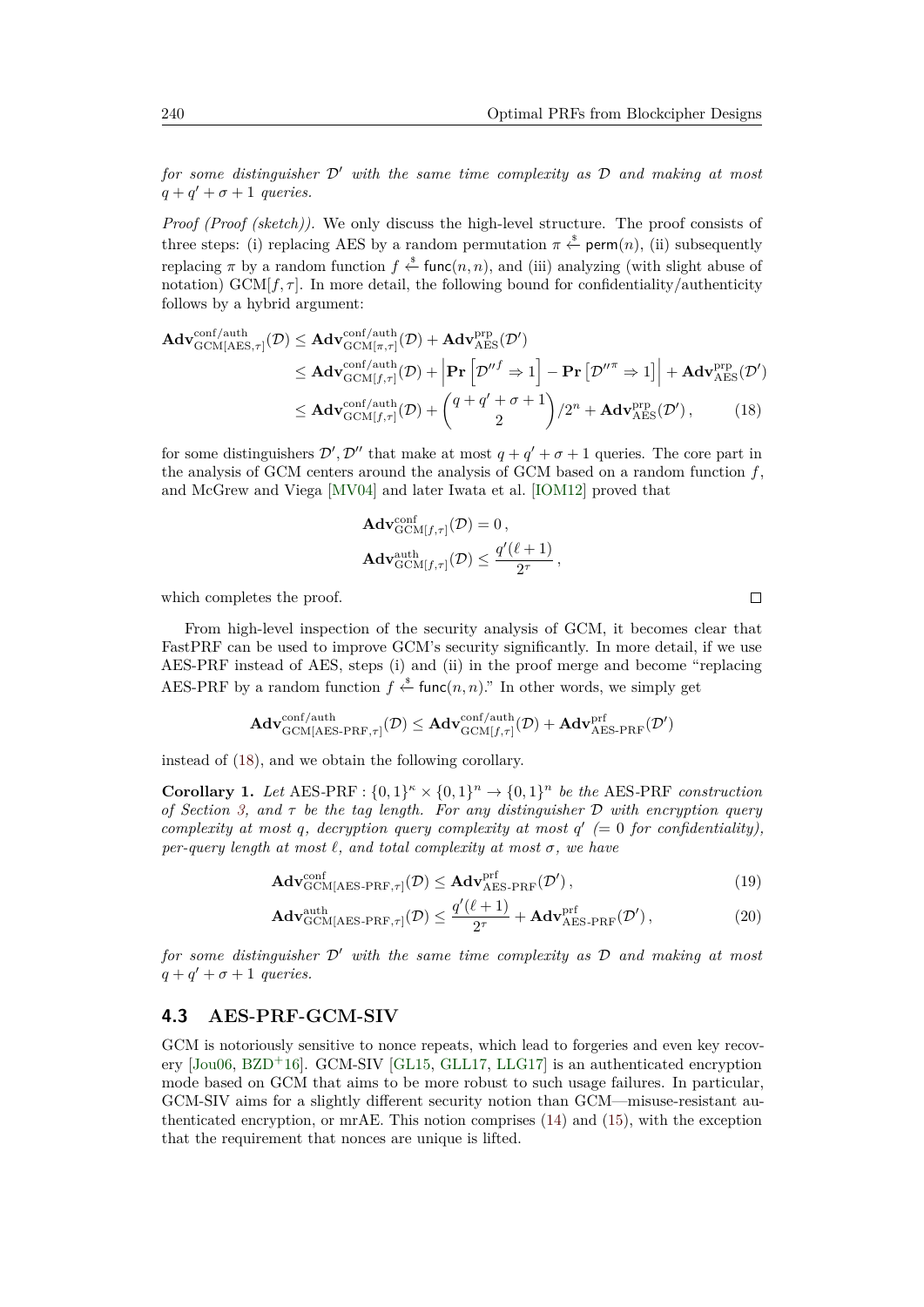<span id="page-13-0"></span>

**Figure 3:** A high-level overview of GCM-SIV with a 128-bit key, one block of associated data, and two blocks of plaintext (resp. ciphertext). Notation matches that of Figure [2.](#page-11-0) fix<sub>0</sub> sets the most significant bit of a block to 0; fix<sub>1</sub> sets it to 1.  $\Box$  indicates truncation of the first 64 bits;  $\parallel$  denotes concatenation.

There are several variants of GCM-SIV [\[GL15,](#page-19-4) [IM16,](#page-20-9) [GLL17\]](#page-19-5). In this work, we consider the most recent one, [\[GLL17\]](#page-19-5), which is also being considered as an IETF RFC [\[LLG17\]](#page-21-8). It is based on the SIV [\[RS06\]](#page-23-10) mode, and reuses the individual components of GCM (see Figure [3\)](#page-13-0). The basic GCM-SIV construction uses two keys, one of size *n* bits, one of size at most  $2n$  bits, and GCM-SIV of [\[GLL17\]](#page-19-5) uses the DeriveKey mechanism<sup>[4](#page-13-1)</sup> to derive two subkeys from a single one in the following way:

<span id="page-13-5"></span>
$$
k_1 = \text{trunc}(\text{AES}_k(n||0)) \parallel \text{trunc}(\text{AES}_k(n||1)),
$$
  
\n
$$
k_2 = \text{trunc}(\text{AES}_k(n||2)) \parallel \cdots \parallel \text{trunc}(\text{AES}_k(n||5)),
$$
\n(21)

where trunc truncates by  $n/2$  bits (recall the truncation construction of Section [1.1\)](#page-1-1).

An earlier security analysis of GCM-SIV was performed by Gueron et al. [\[GL15,](#page-19-4) [GLL17\]](#page-19-5). Iwata and Seurin [\[IS17\]](#page-20-10) pointed out several shortcomings in the analysis, and performed an improved analysis.

<span id="page-13-6"></span>**Theorem 3** (GCM-SIV [\[IS17\]](#page-20-10)). Let AES :  $\{0,1\}^{\kappa} \times \{0,1\}^n \to \{0,1\}^n$  be the AES *blockcipher. For any distinguisher*  $D$  *that can make encryption queries for at most*  $q_u$ *distinct nonces and at most r repeats per nonce, and that can make q<sup>D</sup> decryption queries with total complexity at most*  $\sigma_D$ , all with per-query associated data and message length at *most*  $\ell_a$  *and*  $\ell_m$ *, we have* 

$$
\mathbf{Adv}_{\mathrm{GCM-SIV[AES]}}^{\mathrm{mrAE}}(\mathcal{D}) \leq \mathbf{Adv}_{\mathrm{AES}}^{\mathrm{prp}}(\mathcal{D}'') + \min\left(\frac{\binom{6(q_u + q_D)}{2}}{2^n}, \frac{6(q_u + q_D)}{2^{3n/4}}\right) + \tag{22}
$$

<span id="page-13-2"></span>
$$
(q_u + q_D) \cdot \mathbf{Adv}_{\mathrm{AES}}^{\mathrm{prf}}(\mathcal{D}') +
$$
\n(23)

<span id="page-13-4"></span><span id="page-13-3"></span>
$$
\frac{(q_u+q_D)^2}{2^{\kappa+1}} + \frac{q_u r^2 (\ell_a + 3\ell_m + 3)}{2^n} + \frac{2r q_D (\ell_a + \ell_m + 1)}{2^n} + \frac{q_D}{2^n},
$$
\n(24)

*for some distinguishers*  $D'$  *making at most*  $r(\ell_m + 1) + 1 + \sigma_D$  *queries and*  $D''$  *making at most*  $6(q_u + q_D)$  *queries (both with the same time complexity as*  $D$ ).

<span id="page-13-1"></span> $4$ DeriveKey was introduced to GCM-SIV after analysis revealed that the original key derivation mechanism was weaker than expected [\[NSA17\]](#page-22-8).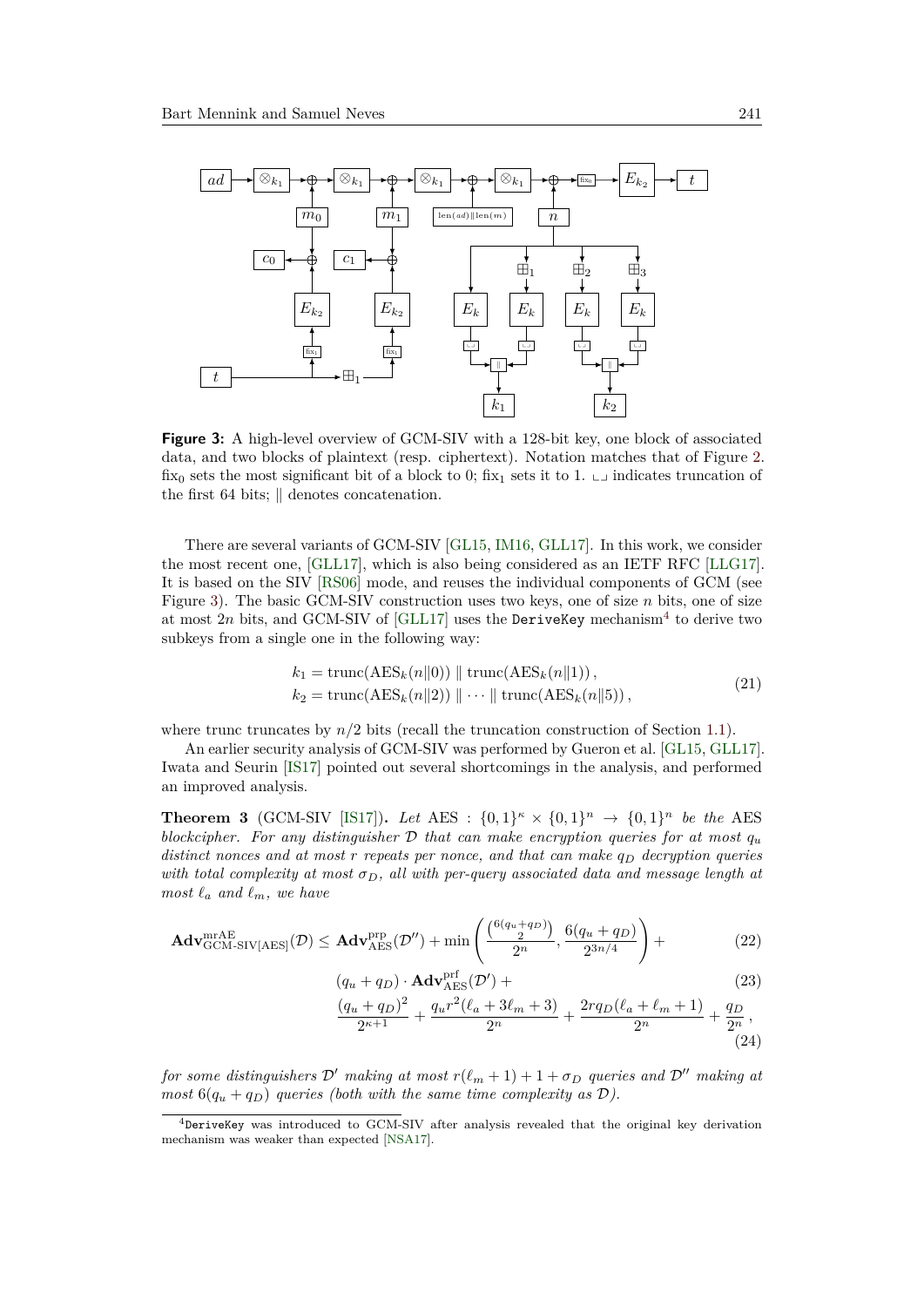Part  $(22)$  of the bound comes from how well the DeriveKey functionality behaves like random, part [\(23\)](#page-13-3) reflects the security of AES used in GCM-SIV based on two uniformly randomly generated subkeys, and [\(24\)](#page-13-4) reflects the security of GCM-SIV based on uniformly randomly generated primitives. We remark that the bound of Iwata and Seurin is slightly stronger, having the multi-user PRF security  $\mathbf{Adv}_{\mathrm{AES}}^{\mathrm{mu-prf}}(\mathcal{D}')$  instead of [\(23\)](#page-13-3), where now distinguisher  $\mathcal{D}'$  makes at most  $r(\ell_m + 1)$  queries for at most  $q_u$  distinct users and an additional amount of  $q_D + \sigma_D$  queries freely distributed over all users. We have adopted the slightly simplified bound.

Suppose that, instead of [\(21\)](#page-13-5), the key is derived using AES-PRF:

$$
k_1 = \text{AES-PRF}(n||0),
$$
  
\n
$$
k_2 = \text{AES-PRF}(n||1)||\text{AES-PRF}(n||2),
$$
\n(25)

then this subkey derivation function inherits the PRF security of AES-PRF against a distinguisher  $\mathcal{D}^{\prime\prime}$  making at most  $3(q_u+q_D)$  $3(q_u+q_D)$  queries. In other words, part [\(22\)](#page-13-2) of Theorem 3 becomes  $\text{Adv}_{\text{AES-PRF}}^{\text{prf}}(\mathcal{D}'')$ , for some distinguisher  $\mathcal{D}''$  making at most  $3(q_u + q_D)$  queries. In addition, [\(23\)](#page-13-3) has a term that measures the PRF security of AES, which is at best  $\binom{r(\ell_m+1)+1+\sigma_D}{2}/2^n$  due to the PRP-PRF switch. By directly using AES-PRF instead of AES, this implicit birthday term gets eliminated. We thus obtain the following corollary.

**Corollary 2.** Let AES-PRF :  $\{0,1\}^n \times \{0,1\}^n \to \{0,1\}^n$  be the AES-PRF *construction of Section* [3.](#page-6-0) For any distinguisher  $\mathcal{D}$  that can make encryption queries for at most  $q_u$ *distinct nonces and at most r repeats per nonce, and that can make q<sup>D</sup> decryption queries with total complexity at most*  $\sigma_D$ , all with per-query associated data and message length at *most*  $\ell_a$  *and*  $\ell_m$ *, we have* 

$$
\mathbf{Adv}_{\mathrm{GCM-SIV[AES-PRF]}^{mrAE}(D) \leq \mathbf{Adv}_{\mathrm{AES-PRF}}^{prF}(\mathcal{D}'') + (q_u + q_D) \cdot \mathbf{Adv}_{\mathrm{AES-PRF}}^{prF}(\mathcal{D}')
$$
  
+ 
$$
\frac{(q_u + q_D)^2}{2^{\kappa+1}} + \frac{q_u r^2 (\ell_a + 3\ell_m + 3)}{2^n} + \frac{2r q_D (\ell_a + \ell_m + 1)}{2^n} + \frac{q_D}{2^n}, \quad (26)
$$

*for some distinguishers*  $\mathcal{D}'$  *making at most*  $r(\ell_m + 1) + 1 + \sigma_D$  *queries and*  $\mathcal{D}''$  *making at most*  $3(q_u + q_D)$  *queries (both with the same time complexity as D).* 

### <span id="page-14-0"></span>**5 Extension to Tweakable Blockciphers**

Tweakable blockciphers are a relatively recent invention formalized by Liskov et al. [\[LRW02,](#page-21-10) [LRW11\]](#page-21-11). A tweakable blockcipher, as the name implies, is a blockcipher that takes one additional input beyond the message and key—a tweak. The security of a tweakable blockcipher is then defined as the indistinguishability of the construction against a collection of random permutations, one per each key and tweak.

The FastPRF construction can be generalized to such designs as well, though more care is necessary to ensure that the tweak and the key contribute to each of the individual permutations. More detailed, if  $E$  is a tweakable blockcipher which can be partitioned into groups of round functions as follows:

<span id="page-14-1"></span>
$$
\widetilde{E}_{k,t}(x)=(\widetilde{E}_{k,t}^d\circ \widetilde{E}_{k,t}^{d-1}\circ\cdots\circ \widetilde{E}_{k,t}^1)(x),
$$

we can define a compressing PRF out of this representation by applying GEDMD:

$$
\widetilde{\text{FastPRF}}_k(t,x) = (\widetilde{E}_{k,t}^d \circ \widetilde{E}_{k,t}^{d-1} \circ \cdots \circ \widetilde{E}_{k,t}^1)(x) \oplus (\widetilde{E}_{k,t}^{d-1} \circ \cdots \circ \widetilde{E}_{k,t}^1)(x) \oplus \ldots \oplus \widetilde{E}_{k,t}^1(x).
$$
\n(27)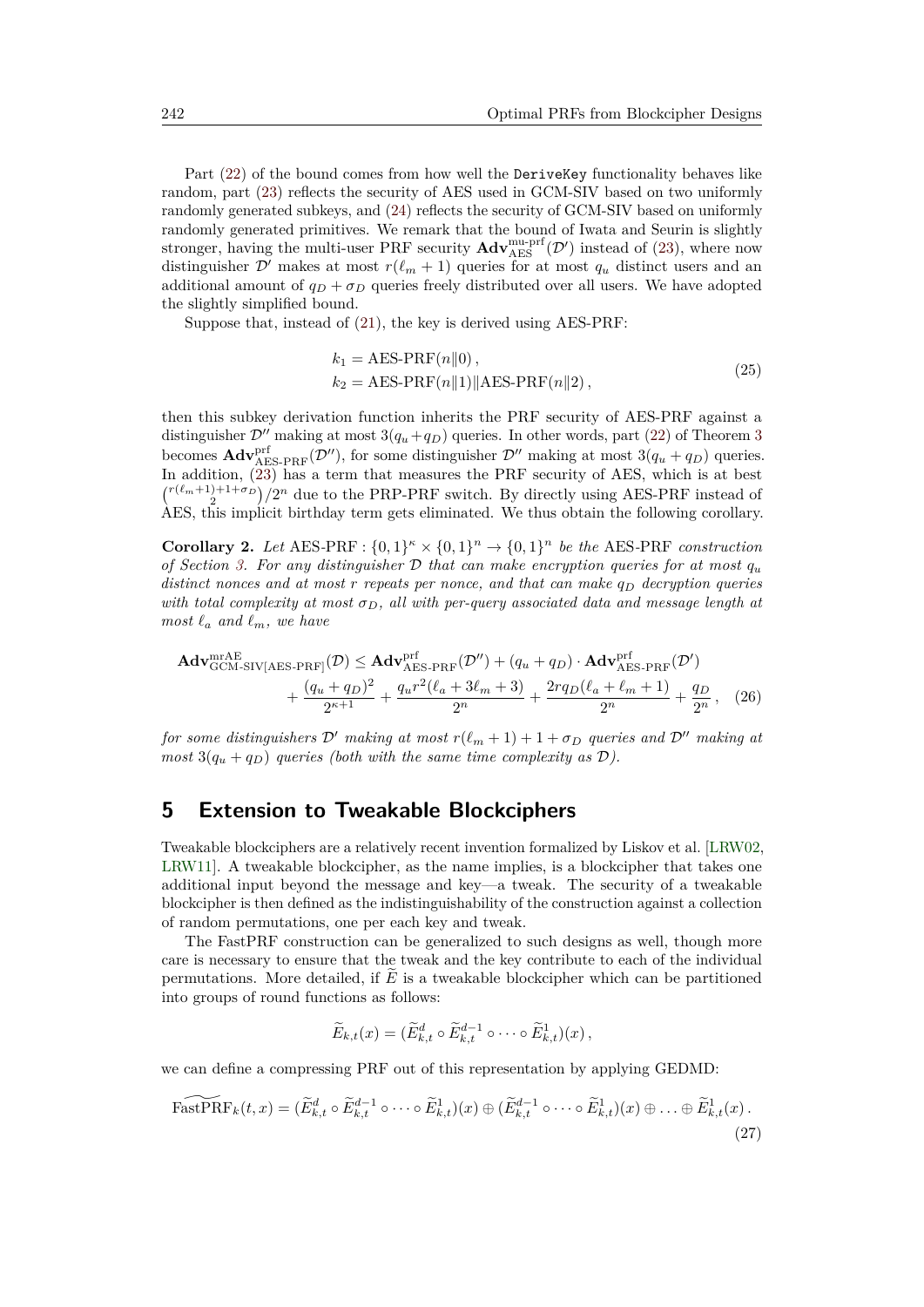Once again: this construction only works if the groups of rounds are sufficiently strong individually, but in addition, we require that each of the rounds is sufficiently dependent on *t*.

Unlike the case of blockciphers, there do not exist many native designs of tweakable blockciphers to draw from. Indeed, most tweakable blockciphers in current use are in fact generic blockcipher-based constructions with far from optimal security (e.g., Rogaway's XEX construction [\[Rog04\]](#page-23-11) is used in OCB2, a large number of CAESAR submissions, and XTS disk encryption). Some particular examples of dedicated tweakable blockcipher designs to apply FastPRF on are Threefish  $[FLS^+10]$  $[FLS^+10]$ , SCREAM  $[GLS^+15]$  $[GLS^+15]$ , or the more general TWEAKEY [\[JNP14\]](#page-20-11) framework which is for instance adopted by the developers of SKINNY [\[BJK](#page-16-6)<sup>+</sup>16]. One may for example take SKINNY-128-256 as tweakable blockcipher with a 128-bit state and 256-bit tweakey: it consists of 48 rounds, and SKINNY-PRF-128 can be defined to be SKINNY-128-256 xored with the internal state after 24 rounds. Like the AES, SKINNY has solid design principles; 6 rounds are already sufficient for full diffusion, and 24 rounds are already sufficient to withstand several classes of attacks. However, there has not yet been enough cryptanalytic research on SKINNY to confidently claim that the resulting PRF is heuristically secure.

Assuming the existence of FastPRF, one could use this construction instead of existing tweakable blockciphers in settings where the tweakable blockcipher is not evaluated in inverse direction. For example, consider PMAC1 from Rogaway [\[Rog04\]](#page-23-11), the tweakable blockcipher based variant of PMAC. Rogaway proved the following result on the PRF security of PMAC1 with tag length *n* (the definition of Section [2.1.1](#page-3-1) generalizes to variable input sizes).

**Theorem 4** (PMAC1 [\[Rog04\]](#page-23-11)). Let  $\tilde{E}$ : {0,1}<sup> $\kappa$ </sup> × {0,1}<sup> $\tau$ </sup> × {0,1}<sup> $n$ </sup> → {0,1}<sup> $n$ </sup> be a tweakable *blockcipher. For any distinguisher* D *with encryption query complexity at most q and total complexity at most σ, we have*

$$
\mathbf{Adv}_{\mathrm{PMAC1}[\widetilde{E}]}^{\mathrm{prf}}(\mathcal{D}) \leq {q \choose 2} / 2^n + {q \choose 2} / 2^n + \mathbf{Adv}_{\widetilde{E}}^{\mathrm{trp}}(\mathcal{D}'), \tag{28}
$$

*for some distinguisher*  $\mathcal{D}'$  *with the same time complexity as*  $\mathcal{D}$  *and making at most*  $\sigma$ *queries.*

Closer inspection of the security analysis reveals that  $\binom{\sigma}{2}/2^n$  comes from viewing  $\widetilde{E}$ as a random function (one could call this a TPRP-TPRF-switch, although a tweakable PRF is just a compressing fixed-input-length PRF). Following a similar reasoning as in Section [4,](#page-10-0) one can observe that directly using  $FastPRF$  in PMAC1 yields the following corollary.

**Corollary 3.** Let FastPRF :  $\{0,1\}^{\kappa} \times \{0,1\}^{\tau} \times \{0,1\}^n \rightarrow \{0,1\}^n$  be the construction *of [\(27\)](#page-14-1). For any distinguisher* D *with encryption query complexity at most q and total complexity at most σ, we have*

$$
\mathbf{Adv}_{\mathrm{PMAC1}[\mathrm{FastPRF}]}^{\mathrm{prf}}(\mathcal{D}) \leq {q \choose 2} / 2^n + \mathbf{Adv}_{\mathrm{FastPRF}}^{\mathrm{prf}}(\mathcal{D}'),\tag{29}
$$

*for some distinguisher*  $\mathcal{D}'$  *with the same time complexity as*  $\mathcal{D}$  *and making at most*  $\sigma$ *queries.*

In other words, unlike for the original PMAC1, the security bound of PMAC1 based in FastPRF does not admit a quadratic security loss on  $\sigma$ , provided FastPRF is in turn built on a dedicated tweakable blockcipher.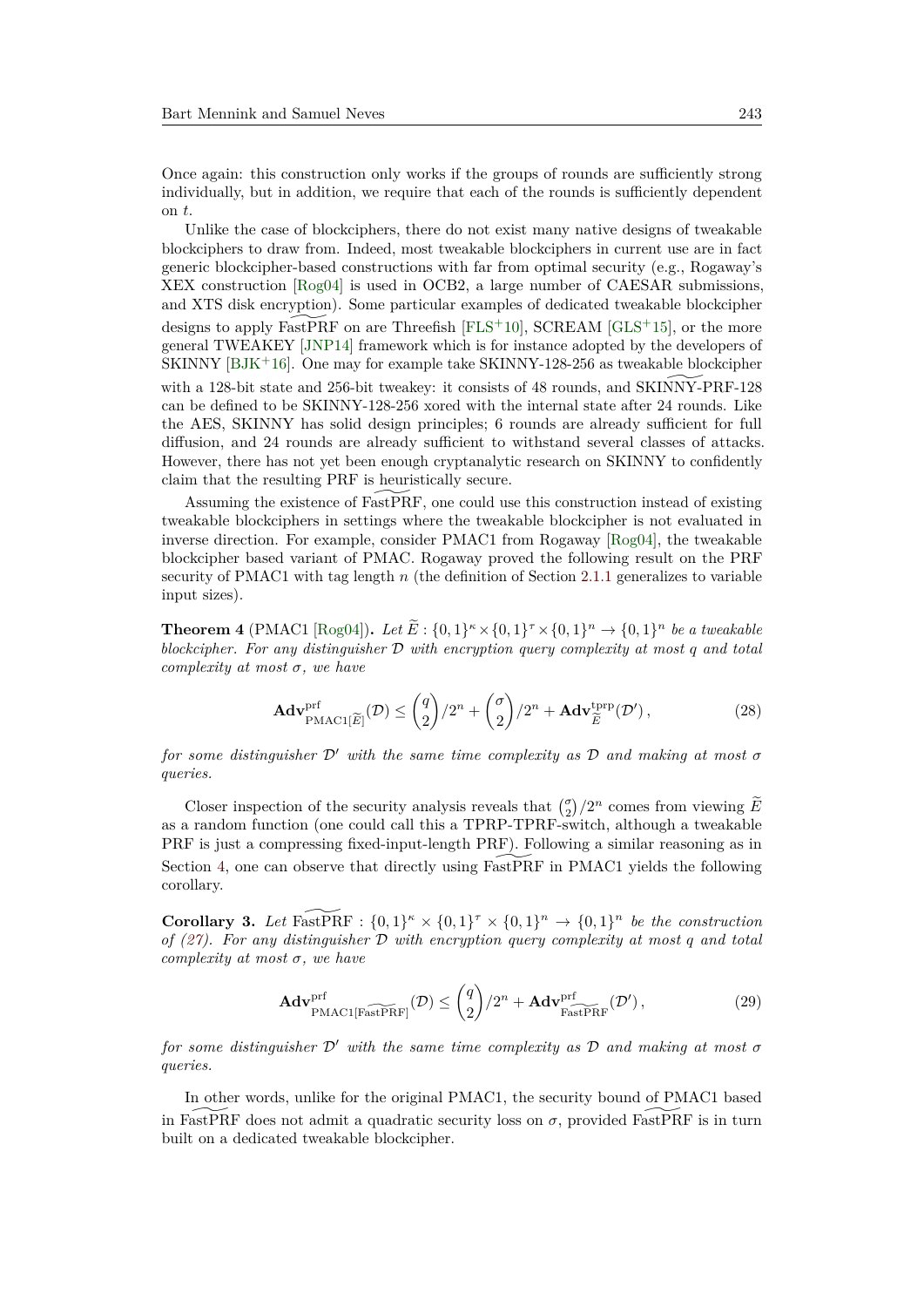### **Acknowledgments**

Bart Mennink is supported by a postdoctoral fellowship from the Netherlands Organisation for Scientific Research (NWO) under Veni grant 016.Veni.173.017. The authors are thankful to the anonymous reviewers of FSE 2018 for their useful technical comments, to Pierre Karpman and Atul Luykx for preliminary discussions, to Tetsu Iwata and Yannick Seurin for discussion regarding [\[IS17\]](#page-20-10), and to Dan Bernstein for discussion regarding SURF [\[Ber97\]](#page-16-4).

### **References**

- <span id="page-16-0"></span>[BBS99] Eli Biham, Alex Biryukov, and Adi Shamir. Cryptanalysis of Skipjack reduced to 31 rounds using impossible differentials. In Jacques Stern, editor, *Advances in Cryptology - EUROCRYPT '99, International Conference on the Theory and Application of Cryptographic Techniques, Prague, Czech Republic, May 2-6, 1999, Proceeding*, volume 1592 of *Lecture Notes in Computer Science*, pages 12–23. Springer, 1999.
- <span id="page-16-2"></span>[BDJR97] Mihir Bellare, Anand Desai, E. Jokipii, and Phillip Rogaway. A concrete security treatment of symmetric encryption. In *38th Annual Symposium on Foundations of Computer Science, FOCS '97, Miami Beach, Florida, USA, October 19-22, 1997*, pages 394–403. IEEE Computer Society, 1997.
- <span id="page-16-1"></span>[BDK01] Eli Biham, Orr Dunkelman, and Nathan Keller. The rectangle attack - rectangling the serpent. In Pfitzmann [\[Pfi01\]](#page-22-9), pages 340–357.
- <span id="page-16-4"></span>[Ber97] Daniel J. Bernstein. SURF: simple unpredictable random function. [https:](https://cr.yp.to/papers.html#surf) [//cr.yp.to/papers.html#surf](https://cr.yp.to/papers.html#surf), April 1997.
- <span id="page-16-3"></span>[Ber05] Daniel J. Bernstein. Stronger security bounds for Wegman-Carter-Shoup authenticators. In Ronald Cramer, editor, *Advances in Cryptology - EU-ROCRYPT 2005, 24th Annual International Conference on the Theory and Applications of Cryptographic Techniques, Aarhus, Denmark, May 22-26, 2005, Proceedings*, volume 3494 of *Lecture Notes in Computer Science*, pages 164–180. Springer, 2005.
- <span id="page-16-5"></span>[BI99] M. Bellare and R. Impagliazzo. A tool for obtaining tighter security analyses of pseudorandom function based constructions, with applications to PRP to PRF conversion. Cryptology ePrint Archive, Report 1999/024, 1999. [http:](http://eprint.iacr.org/1999/024) [//eprint.iacr.org/1999/024](http://eprint.iacr.org/1999/024).
- <span id="page-16-8"></span>[Bih97] Eli Biham, editor. *Fast Software Encryption, 4th International Workshop, FSE '97, Haifa, Israel, January 20-22, 1997, Proceedings*, volume 1267 of *Lecture Notes in Computer Science*. Springer, 1997.
- <span id="page-16-7"></span>[Bir04] Alex Biryukov. The boomerang attack on 5 and 6-round reduced AES. In Hans Dobbertin, Vincent Rijmen, and Aleksandra Sowa, editors, *Advanced Encryption Standard - AES, 4th International Conference, AES 2004, Bonn, Germany, May 10-12, 2004, Revised Selected and Invited Papers*, volume 3373 of *Lecture Notes in Computer Science*, pages 11–15. Springer, 2004.
- <span id="page-16-6"></span>[BJK<sup>+</sup>16] Christof Beierle, Jérémy Jean, Stefan Kölbl, Gregor Leander, Amir Moradi, Thomas Peyrin, Yu Sasaki, Pascal Sasdrich, and Siang Meng Sim. The SKINNY family of block ciphers and its low-latency variant MANTIS. In Matthew Robshaw and Jonathan Katz, editors, *Advances in Cryptology - CRYPTO*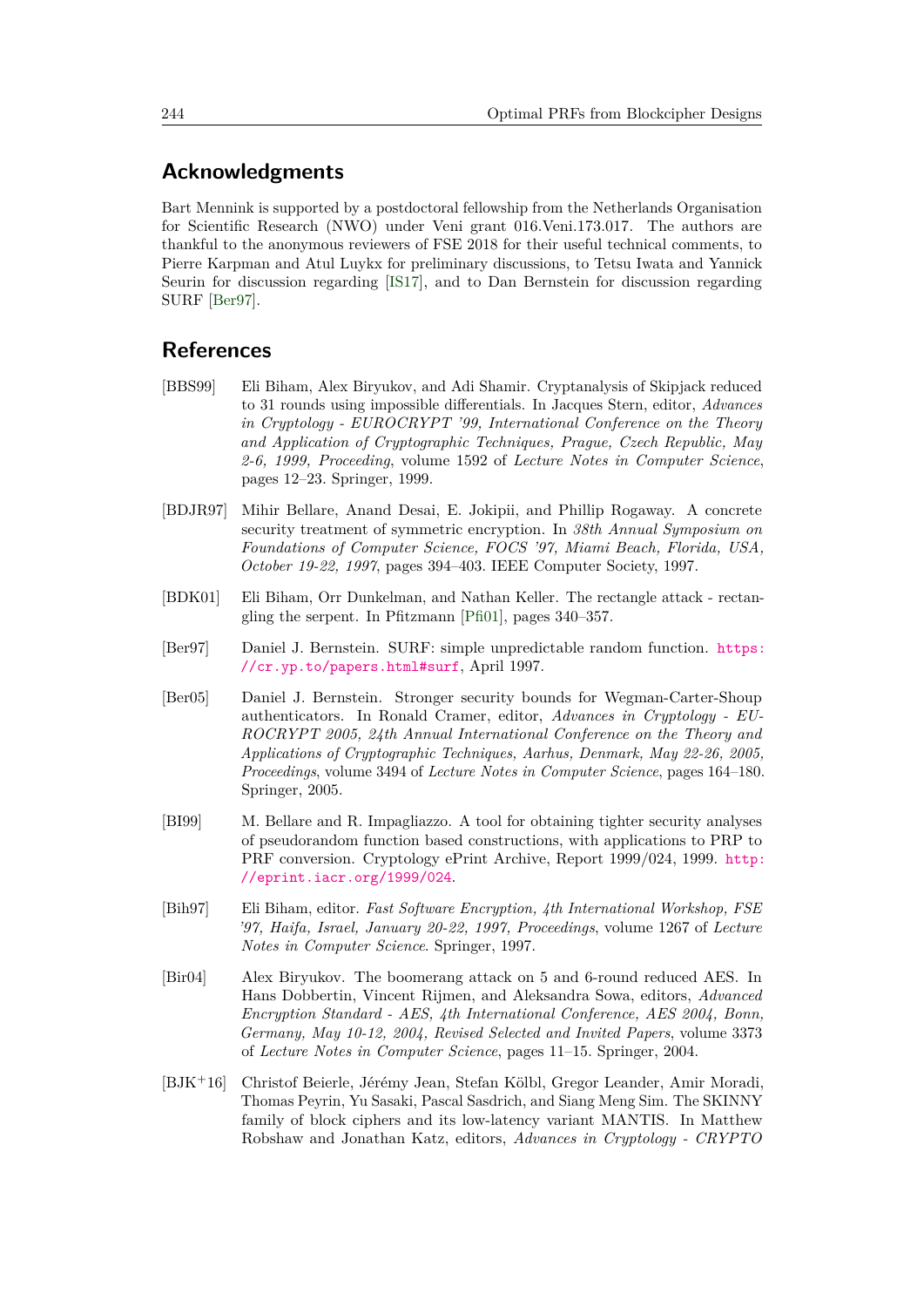*2016 - 36th Annual International Cryptology Conference, Santa Barbara, CA, USA, August 14-18, 2016, Proceedings, Part II*, volume 9815 of *Lecture Notes in Computer Science*, pages 123–153. Springer, 2016.

- <span id="page-17-9"></span>[BK00] Eli Biham and Nathan Keller. Cryptanalysis of reduced variants of Rijndael. In *Third AES Candidate Conference (AES3)*, 2000.
- <span id="page-17-5"></span>[BKR94] Mihir Bellare, Joe Kilian, and Phillip Rogaway. The security of cipher block chaining. In Desmedt [\[Des94\]](#page-18-10), pages 341–358.
- <span id="page-17-7"></span>[BKR98] Mihir Bellare, Ted Krovetz, and Phillip Rogaway. Luby-Rackoff backwards: Increasing security by making block ciphers non-invertible. In Kaisa Nyberg, editor, *Advances in Cryptology - EUROCRYPT '98, International Conference on the Theory and Application of Cryptographic Techniques, Espoo, Finland, May 31 - June 4, 1998, Proceeding*, volume 1403 of *Lecture Notes in Computer Science*, pages 266–280. Springer, 1998.
- <span id="page-17-1"></span>[BL16] Karthikeyan Bhargavan and Gaëtan Leurent. On the practical (in-)security of 64-bit block ciphers: Collision attacks on HTTP over TLS and OpenVPN. In Edgar R. Weippl, Stefan Katzenbeisser, Christopher Kruegel, Andrew C. Myers, and Shai Halevi, editors, *Proceedings of the 2016 ACM SIGSAC Conference on Computer and Communications Security, Vienna, Austria, October 24-28, 2016*, pages 456–467. ACM, 2016.
- <span id="page-17-6"></span>[BR06] Mihir Bellare and Phillip Rogaway. The security of triple encryption and a framework for code-based game-playing proofs. In Vaudenay [\[Vau06\]](#page-23-12), pages 409–426.
- <span id="page-17-4"></span>[Bra82] Gilles Brassard. On computationally secure authentication tags requiring short secret shared keys. In David Chaum, Ronald L. Rivest, and Alan T. Sherman, editors, *Advances in Cryptology: Proceedings of CRYPTO '82, Santa Barbara, California, USA, August 23-25, 1982.*, pages 79–86. Plenum Press, New York, 1982.
- <span id="page-17-0"></span>[BS93] Eli Biham and Adi Shamir. *Differential Cryptanalysis of the Data Encryption Standard*. Springer, 1993.
- <span id="page-17-2"></span>[BSS<sup>+</sup>13] Ray Beaulieu, Douglas Shors, Jason Smith, Stefan Treatman-Clark, Bryan Weeks, and Louis Wingers. The SIMON and SPECK families of lightweight block ciphers. Cryptology ePrint Archive, Report 2013/404, 2013. [http:](http://eprint.iacr.org/2013/404) [//eprint.iacr.org/2013/404](http://eprint.iacr.org/2013/404).
- <span id="page-17-8"></span>[BW99] Alex Biryukov and David Wagner. Slide attacks. In Knudsen [\[Knu99\]](#page-21-12), pages 245–259.
- <span id="page-17-10"></span>[BZD<sup>+</sup>16] Hanno Böck, Aaron Zauner, Sean Devlin, Juraj Somorovsky, and Philipp Jovanovic. Nonce-disrespecting adversaries: Practical forgery attacks on GCM in TLS. In *10th USENIX Workshop on Offensive Technologies, WOOT 16, Austin, TX, August 8-9, 2016.* USENIX Association, 2016.
- <span id="page-17-3"></span>[CDK09] Christophe De Cannière, Orr Dunkelman, and Miroslav Knezevic. KATAN and KTANTAN - A family of small and efficient hardware-oriented block ciphers. In Christophe Clavier and Kris Gaj, editors, *Cryptographic Hardware and Embedded Systems - CHES 2009, 11th International Workshop, Lausanne, Switzerland, September 6-9, 2009, Proceedings*, volume 5747 of *Lecture Notes in Computer Science*, pages 272–288. Springer, 2009.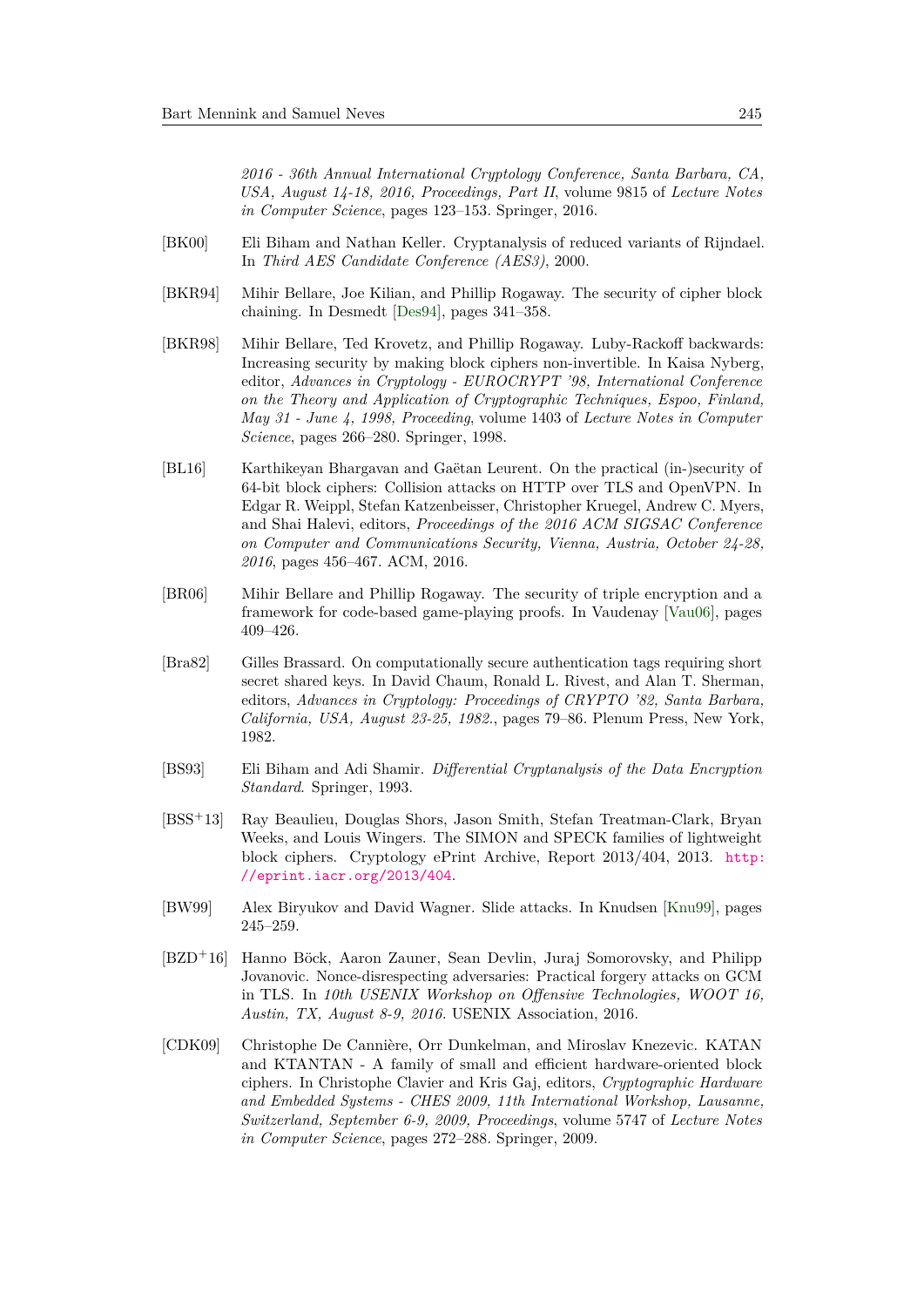- <span id="page-18-5"></span>[CLP14] Benoit Cogliati, Rodolphe Lampe, and Jacques Patarin. The indistinguishability of the XOR of *k* permutations. In Cid and Rechberger [\[CR15\]](#page-18-11), pages 285–302.
- <span id="page-18-4"></span>[CN08] Donghoon Chang and Mridul Nandi. A short proof of the PRP/PRF switching lemma. Cryptology ePrint Archive, Report 2008/078, 2008. [http://eprint.](http://eprint.iacr.org/2008/078) [iacr.org/2008/078](http://eprint.iacr.org/2008/078).
- <span id="page-18-11"></span>[CR15] Carlos Cid and Christian Rechberger, editors. *Fast Software Encryption - 21st International Workshop, FSE 2014, London, UK, March 3-5, 2014. Revised Selected Papers*, volume 8540 of *Lecture Notes in Computer Science*. Springer, 2015.
- <span id="page-18-6"></span>[CS16] Benoît Cogliati and Yannick Seurin. EWCDM: an efficient, beyond-birthday secure, nonce-misuse resistant MAC. In Robshaw and Katz [\[RK16\]](#page-23-13), pages 121–149.
- <span id="page-18-7"></span>[Dae16] Joan Daemen. Spectral characterization of iterating lossy mappings. In Claude Carlet, M. Anwar Hasan, and Vishal Saraswat, editors, *Security, Privacy, and Applied Cryptography Engineering - 6th International Conference, SPACE 2016, Hyderabad, India, December 14-18, 2016, Proceedings*, volume 10076 of *Lecture Notes in Computer Science*, pages 159–178. Springer, 2016.
- <span id="page-18-10"></span>[Des94] Yvo Desmedt, editor. *Advances in Cryptology - CRYPTO '94, 14th Annual International Cryptology Conference, Santa Barbara, California, USA, August 21-25, 1994, Proceedings*, volume 839 of *Lecture Notes in Computer Science*. Springer, 1994.
- <span id="page-18-9"></span>[DK10] Orr Dunkelman and Nathan Keller. The effects of the omission of last round's MixColumns on AES. *Inf. Process. Lett.*, 110(8-9):304–308, 2010.
- <span id="page-18-2"></span>[DKR97] Joan Daemen, Lars R. Knudsen, and Vincent Rijmen. The block cipher Square. In Biham [\[Bih97\]](#page-16-8), pages 149–165.
- <span id="page-18-8"></span>[DNP16] Avijit Dutta, Mridul Nandi, and Goutam Paul. One-key compression function based MAC with security beyond birthday bound. In Joseph K. Liu and Ron Steinfeld, editors, *Information Security and Privacy - 21st Australasian Conference, ACISP 2016, Melbourne, VIC, Australia, July 4-6, 2016, Proceedings, Part I*, volume 9722 of *Lecture Notes in Computer Science*, pages 343–358. Springer, 2016.
- <span id="page-18-3"></span>[DPU<sup>+</sup>16] Daniel Dinu, Léo Perrin, Aleksei Udovenko, Vesselin Velichkov, Johann Großschädl, and Alex Biryukov. Design strategies for ARX with provable bounds: Sparx and LAX. In Jung Hee Cheon and Tsuyoshi Takagi, editors, *Advances in Cryptology - ASIACRYPT 2016 - 22nd International Conference on the Theory and Application of Cryptology and Information Security, Hanoi, Vietnam, December 4-8, 2016, Proceedings, Part I*, volume 10031 of *Lecture Notes in Computer Science*, pages 484–513, 2016.
- <span id="page-18-1"></span>[DR01] Joan Daemen and Vincent Rijmen. The wide trail design strategy. In Bahram Honary, editor, *Cryptography and Coding, 8th IMA International Conference, Cirencester, UK, December 17-19, 2001, Proceedings*, volume 2260 of *Lecture Notes in Computer Science*, pages 222–238. Springer, 2001.
- <span id="page-18-0"></span>[DR02] Joan Daemen and Vincent Rijmen. *The Design of Rijndael: AES - The Advanced Encryption Standard*. Information Security and Cryptography. Springer, 2002.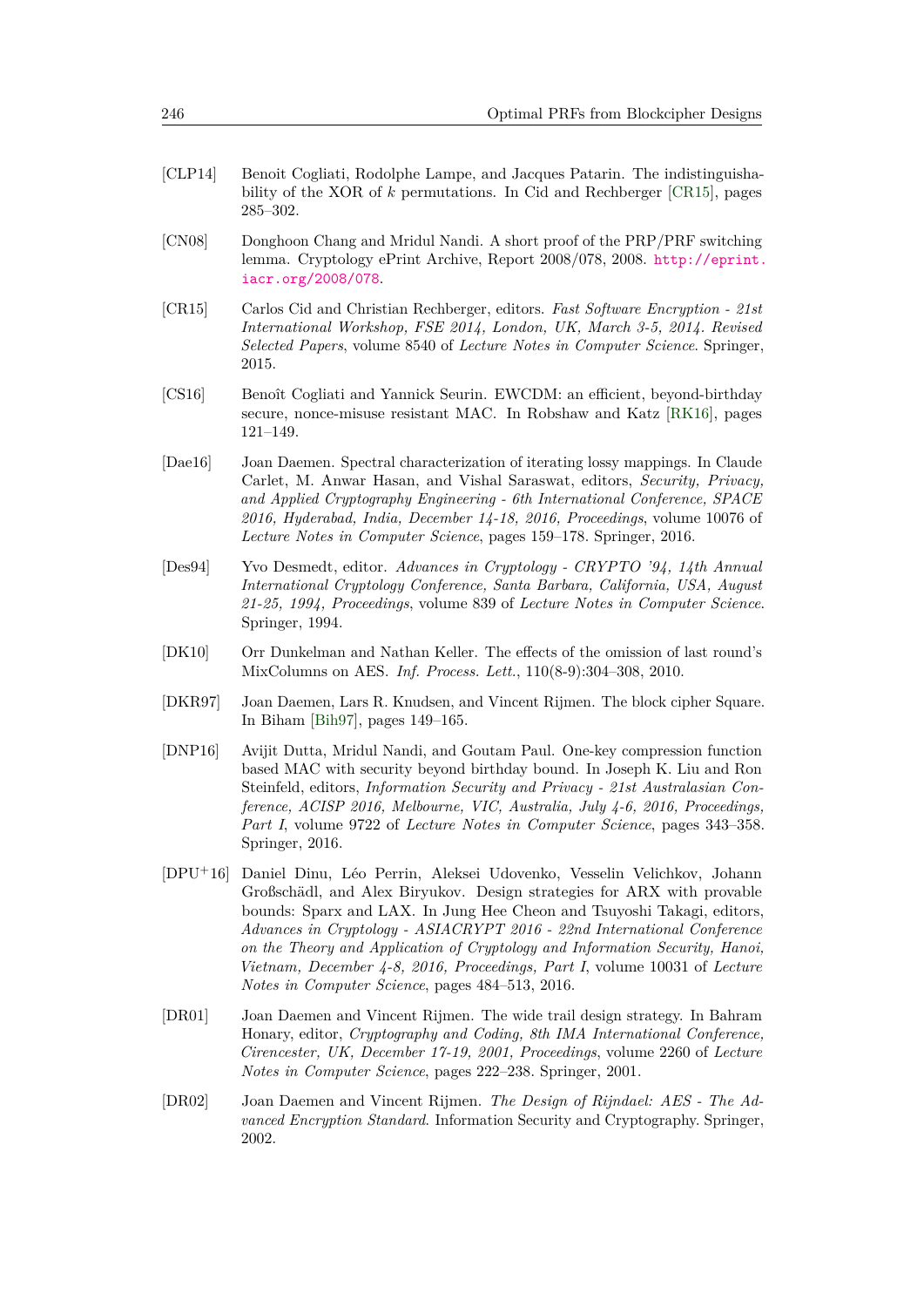- <span id="page-19-8"></span>[DR07] Joan Daemen and Vincent Rijmen. Probability distributions of correlation and differentials in block ciphers. *J. Mathematical Cryptology*, 1(3):221–242, 2007.
- <span id="page-19-12"></span>[Ebe17] Sean Eberhard. More on additive triples of bijections. *CoRR*, abs/1704.02407, 2017.
- <span id="page-19-9"></span>[FLS<sup>+</sup>10] Niels Ferguson, Stefan Lucks, Bruce Schneier, Doug Whiting, Mihir Bellare, Tadayoshi Kohno, Jon Callas, and Jesse Walker. The Skein hash function family. <https://www.schneier.com/academic/paperfiles/skein1.3.pdf>, 2010.
- <span id="page-19-1"></span>[Fre77] David Freedman. A remark on the difference between sampling with and without replacement. *Journal of the American Statistical Association*, 72(359):681– 681, 1977.
- <span id="page-19-2"></span>[GG16] Shoni Gilboa and Shay Gueron. The advantage of truncated permutations. *CoRR*, abs/1610.02518, 2016.
- <span id="page-19-0"></span>[GGM86] Oded Goldreich, Shafi Goldwasser, and Silvio Micali. How to construct random functions. *J. ACM*, 33(4):792–807, 1986.
- <span id="page-19-4"></span>[GL15] Shay Gueron and Yehuda Lindell. GCM-SIV: full nonce misuse-resistant authenticated encryption at under one cycle per byte. In Indrajit Ray, Ninghui Li, and Christopher Kruegel, editors, *Proceedings of the 22nd ACM SIGSAC Conference on Computer and Communications Security, Denver, CO, USA, October 12-6, 2015*, pages 109–119. ACM, 2015.
- <span id="page-19-5"></span>[GLL17] Shay Gueron, Adam Langley, and Yehuda Lindell. AES-GCM-SIV: specification and analysis. Cryptology ePrint Archive, Report 2017/168, 2017. [http:](http://eprint.iacr.org/2017/168) [//eprint.iacr.org/2017/168](http://eprint.iacr.org/2017/168).
- <span id="page-19-10"></span>[GLS<sup>+</sup>15] Vincent Grosso, Gaëtan Leurent, François-Xavier Standaert, Kerem Varici, Anthony Journault, François Durvaux, Lubos Gaspar, and Stéphanie Kerckhof. SCREAM: side-channel resistant authenticated encryption with masking. <https://perso.uclouvain.be/fstandae/SCREAM/>, 2015.
- <span id="page-19-11"></span>[Gol96] Dieter Gollmann, editor. *Fast Software Encryption, Third International Workshop, Cambridge, UK, February 21-23, 1996, Proceedings*, volume 1039 of *Lecture Notes in Computer Science*. Springer, 1996.
- <span id="page-19-6"></span>[GRR16] Lorenzo Grassi, Christian Rechberger, and Sondre Rønjom. Subspace trail cryptanalysis and its applications to AES. *IACR Trans. Symmetric Cryptol.*, 2016(2):192–225, 2016.
- <span id="page-19-7"></span>[GRR17] Lorenzo Grassi, Christian Rechberger, and Sondre Rønjom. A new structuraldifferential property of 5-round AES. In Jean-Sébastien Coron and Jesper Buus Nielsen, editors, *Advances in Cryptology - EUROCRYPT 2017 - 36th Annual International Conference on the Theory and Applications of Cryptographic Techniques, Paris, France, April 30 - May 4, 2017, Proceedings, Part II*, volume 10211 of *Lecture Notes in Computer Science*, pages 289–317, 2017.
- <span id="page-19-3"></span>[HKR15] Viet Tung Hoang, Ted Krovetz, and Phillip Rogaway. Robust authenticatedencryption AEZ and the problem that it solves. In Elisabeth Oswald and Marc Fischlin, editors, *Advances in Cryptology - EUROCRYPT 2015 - 34th Annual International Conference on the Theory and Applications of Cryptographic Techniques, Sofia, Bulgaria, April 26-30, 2015, Proceedings, Part I*, volume 9056 of *Lecture Notes in Computer Science*, pages 15–44. Springer, 2015.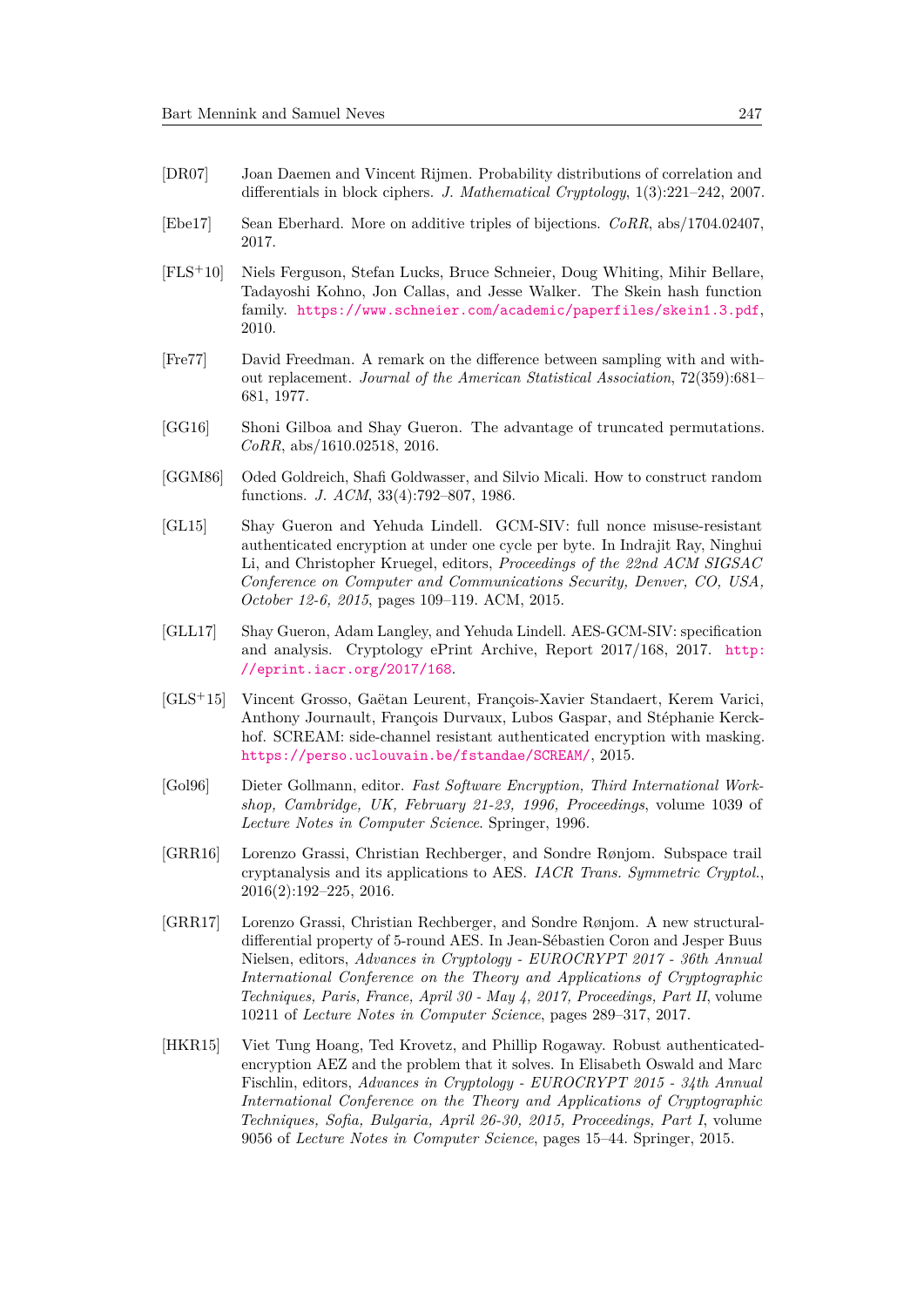- <span id="page-20-0"></span>[HT96] Howard M. Heys and Stafford E. Tavares. Substitution-permutation networks resistant to differential and linear cryptanalysis. *J. Cryptology*, 9(1):1–19, 1996.
- <span id="page-20-3"></span>[HWKS98] Chris Hall, David Wagner, John Kelsey, and Bruce Schneier. Building PRFs from PRPs. In Hugo Krawczyk, editor, *Advances in Cryptology - CRYPTO '98, 18th Annual International Cryptology Conference, Santa Barbara, California, USA, August 23-27, 1998, Proceedings*, volume 1462 of *Lecture Notes in Computer Science*, pages 370–389. Springer, 1998.
- <span id="page-20-9"></span>[IM16] Tetsu Iwata and Kazuhiko Minematsu. Stronger security variants of GCM-SIV. *IACR Trans. Symmetric Cryptol.*, 2016(1):134–157, 2016.
- <span id="page-20-5"></span>[IMV16] Tetsu Iwata, Bart Mennink, and Damian Vizár. CENC is optimally secure. Cryptology ePrint Archive, Report 2016/1087, 2016. [http://eprint.iacr.](http://eprint.iacr.org/2016/1087) [org/2016/1087](http://eprint.iacr.org/2016/1087).
- <span id="page-20-7"></span>[IOM12] Tetsu Iwata, Keisuke Ohashi, and Kazuhiko Minematsu. Breaking and repairing GCM security proofs. In Reihaneh Safavi-Naini and Ran Canetti, editors, *Advances in Cryptology - CRYPTO 2012 - 32nd Annual Cryptology Conference, Santa Barbara, CA, USA, August 19-23, 2012. Proceedings*, volume 7417 of *Lecture Notes in Computer Science*, pages 31–49. Springer, 2012.
- <span id="page-20-2"></span>[IR88] Russell Impagliazzo and Steven Rudich. Limits on the provable consequences of one-way permutations. In Shafi Goldwasser, editor, *Advances in Cryptology - CRYPTO '88, 8th Annual International Cryptology Conference, Santa Barbara, California, USA, August 21-25, 1988, Proceedings*, volume 403 of *Lecture Notes in Computer Science*, pages 8–26. Springer, 1988.
- <span id="page-20-10"></span>[IS17] Tetsu Iwata and Yannick Seurin. Reconsidering the security bound of AES-GCM-SIV. Cryptology ePrint Archive, Report 2017/708, 2017. [http://](http://eprint.iacr.org/2017/708) [eprint.iacr.org/2017/708](http://eprint.iacr.org/2017/708).
- <span id="page-20-4"></span>[Iwa06] Tetsu Iwata. New blockcipher modes of operation with beyond the birthday bound security. In Matthew J. B. Robshaw, editor, *Fast Software Encryption, 13th International Workshop, FSE 2006, Graz, Austria, March 15-17, 2006, Revised Selected Papers*, volume 4047 of *Lecture Notes in Computer Science*, pages 310–327. Springer, 2006.
- <span id="page-20-1"></span>[JK97] Thomas Jakobsen and Lars R. Knudsen. The interpolation attack on block ciphers. In Biham [\[Bih97\]](#page-16-8), pages 28–40.
- <span id="page-20-11"></span>[JNP14] Jérémy Jean, Ivica Nikolic, and Thomas Peyrin. Tweaks and keys for block ciphers: The TWEAKEY framework. In Palash Sarkar and Tetsu Iwata, editors, *Advances in Cryptology - ASIACRYPT 2014 - 20th International Conference on the Theory and Application of Cryptology and Information Security, Kaoshiung, Taiwan, R.O.C., December 7-11, 2014, Proceedings, Part II*, volume 8874 of *Lecture Notes in Computer Science*, pages 274–288. Springer, 2014.
- <span id="page-20-8"></span>[Jou06] Antoine Joux. Authentication failures in NIST version of GCM. [http://csrc.](http://csrc.nist.gov/groups/ST/toolkit/BCM/documents/Joux_comments.pdf) [nist.gov/groups/ST/toolkit/BCM/documents/Joux\\_comments.pdf](http://csrc.nist.gov/groups/ST/toolkit/BCM/documents/Joux_comments.pdf), 2006.
- <span id="page-20-6"></span>[KMT01] Liam Keliher, Henk Meijer, and Stafford E. Tavares. New method for upper bounding the maximum average linear hull probability for SPNs. In Pfitzmann [\[Pfi01\]](#page-22-9), pages 420–436.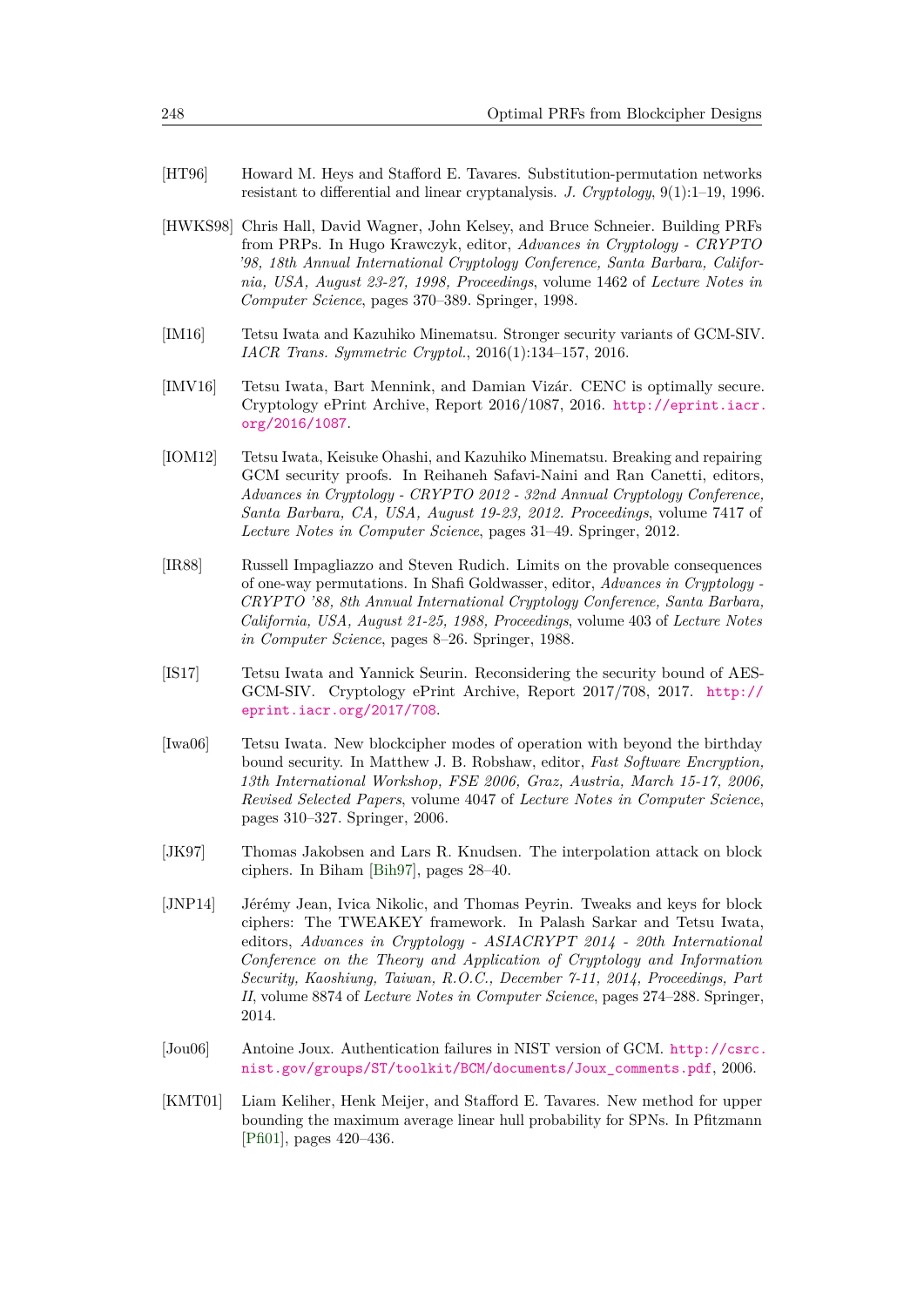- <span id="page-21-3"></span>[Knu94] Lars R. Knudsen. Truncated and higher order differentials. In Bart Preneel, editor, *Fast Software Encryption: Second International Workshop. Leuven, Belgium, 14-16 December 1994, Proceedings*, volume 1008 of *Lecture Notes in Computer Science*, pages 196–211. Springer, 1994.
- <span id="page-21-12"></span>[Knu99] Lars R. Knudsen, editor. *Fast Software Encryption, 6th International Workshop, FSE '99, Rome, Italy, March 24-26, 1999, Proceedings*, volume 1636 of *Lecture Notes in Computer Science*. Springer, 1999.
- <span id="page-21-0"></span>[KR11] Lars R. Knudsen and Matthew Robshaw. *The Block Cipher Companion*. Information Security and Cryptography. Springer, 2011.
- <span id="page-21-9"></span>[KS07] Liam Keliher and Jiayuan Sui. Exact maximum expected differential and linear probability for two-round advanced encryption standard. *IET Information Security*, 1(2):53–57, 2007.
- <span id="page-21-4"></span>[LH94] Susan K. Langford and Martin E. Hellman. Differential-linear cryptanalysis. In Desmedt [\[Des94\]](#page-18-10), pages 17–25.
- <span id="page-21-8"></span>[LLG17] Yehuda Lindell, Adam Langley, and Shay Gueron. AES-GCM-SIV: Nonce Misuse-Resistant Authenticated Encryption. Internet-Draft draft-irtf-cfrggcmsiv-05, Internet Engineering Task Force, May 2017. Work in Progress.
- <span id="page-21-10"></span>[LRW02] Moses Liskov, Ronald L. Rivest, and David Wagner. Tweakable block ciphers. In Moti Yung, editor, *Advances in Cryptology - CRYPTO 2002, 22nd Annual International Cryptology Conference, Santa Barbara, California, USA, August 18-22, 2002, Proceedings*, volume 2442 of *Lecture Notes in Computer Science*, pages 31–46. Springer, 2002.
- <span id="page-21-11"></span>[LRW11] Moses Liskov, Ronald L. Rivest, and David Wagner. Tweakable block ciphers. *J. Cryptology*, 24(3):588–613, 2011.
- <span id="page-21-7"></span>[Luc00] Stefan Lucks. The sum of PRPs is a secure PRF. In Bart Preneel, editor, *Advances in Cryptology - EUROCRYPT 2000, International Conference on the Theory and Application of Cryptographic Techniques, Bruges, Belgium, May 14-18, 2000, Proceeding*, volume 1807 of *Lecture Notes in Computer Science*, pages 470–484. Springer, 2000.
- <span id="page-21-2"></span>[Mat93] Mitsuru Matsui. Linear cryptanalysis method for DES cipher. In Tor Helleseth, editor, *Advances in Cryptology - EUROCRYPT '93, Workshop on the Theory and Application of of Cryptographic Techniques, Lofthus, Norway, May 23-27, 1993, Proceedings*, volume 765 of *Lecture Notes in Computer Science*, pages 386–397. Springer, 1993.
- <span id="page-21-1"></span>[Mat96] Mitsuru Matsui. New structure of block ciphers with provable security against differential and linear cryptanalysis. In Gollmann [\[Gol96\]](#page-19-11), pages 205–218.
- <span id="page-21-5"></span>[McG12] David McGrew. Impossible plaintext cryptanalysis and probable-plaintext collision attacks of 64-bit block cipher modes. Cryptology ePrint Archive, Report 2012/623, 2012. <http://eprint.iacr.org/2012/623>.
- <span id="page-21-6"></span>[MN17] Bart Mennink and Samuel Neves. Encrypted Davies-Meyer and its dual: Towards optimal security using mirror theory. In Jonathan Katz and Hovav Shacham, editors, *Advances in Cryptology - CRYPTO 2017 - 37th Annual International Cryptology Conference, Santa Barbara, CA, USA, August 20- 24, 2017, Proceedings, Part III*, volume 10403 of *Lecture Notes in Computer Science*, pages 556–583. Springer, 2017.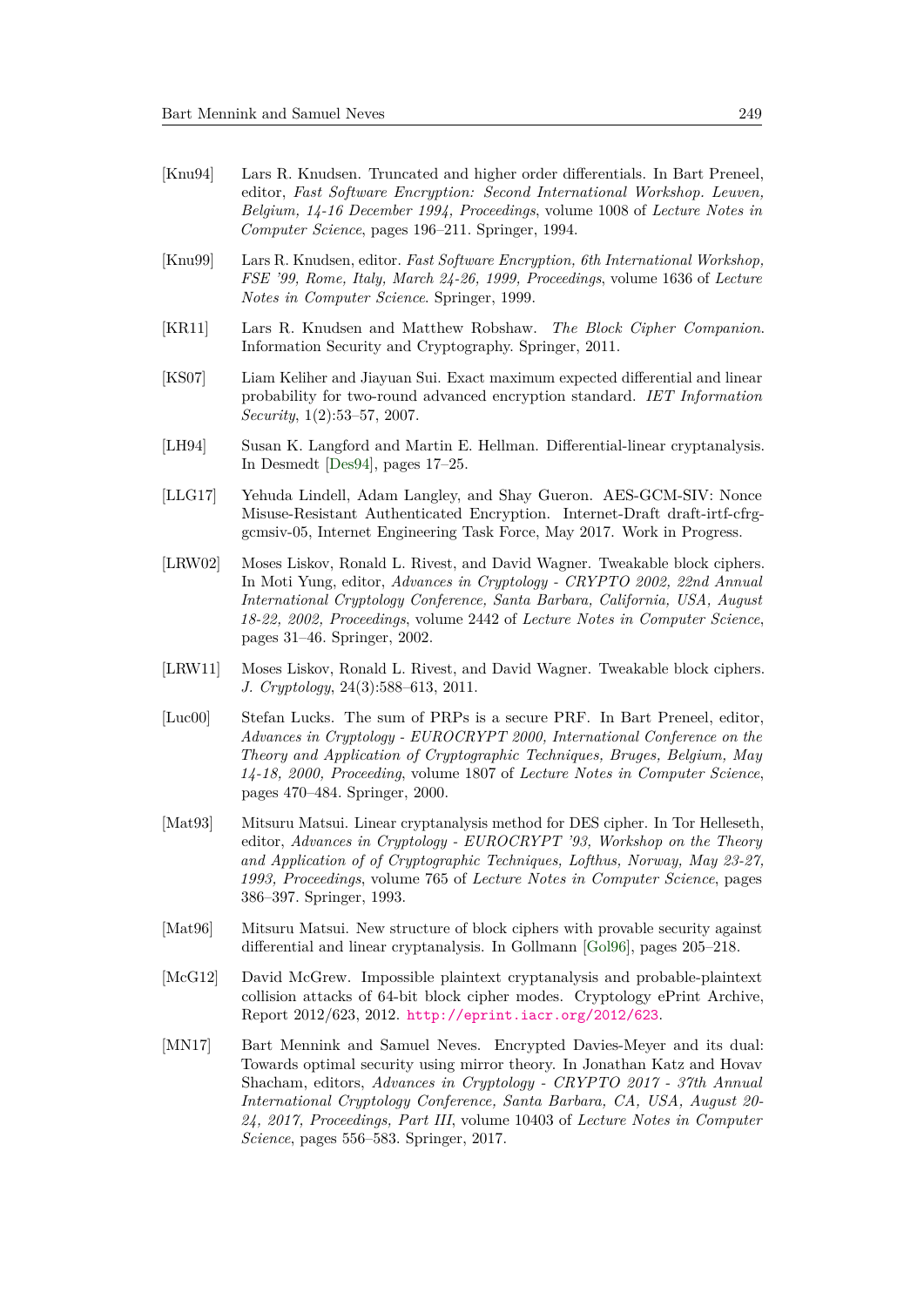- <span id="page-22-5"></span>[MP15] Bart Mennink and Bart Preneel. On the XOR of multiple random permutations. In Tal Malkin, Vladimir Kolesnikov, Allison Bishop Lewko, and Michalis Polychronakis, editors, *Applied Cryptography and Network Security - 13th International Conference, ACNS 2015, New York, NY, USA, June 2-5, 2015, Revised Selected Papers*, volume 9092 of *Lecture Notes in Computer Science*, pages 619–634. Springer, 2015.
- <span id="page-22-1"></span>[MV04] David A. McGrew and John Viega. The security and performance of the Galois/counter mode (GCM) of operation. In Anne Canteaut and Kapalee Viswanathan, editors, *Progress in Cryptology - INDOCRYPT 2004, 5th International Conference on Cryptology in India, Chennai, India, December 20-22, 2004, Proceedings*, volume 3348 of *Lecture Notes in Computer Science*, pages 343–355. Springer, 2004.
- <span id="page-22-8"></span>[NSA17] NSA IA. Key recovery attacks on AES-GCM-SIV. [https://mailarchive.](https://mailarchive.ietf.org/arch/msg/cfrg/k2mpWgod4mbdOxsvN6EtXHb0BAg) [ietf.org/arch/msg/cfrg/k2mpWgod4mbdOxsvN6EtXHb0BAg](https://mailarchive.ietf.org/arch/msg/cfrg/k2mpWgod4mbdOxsvN6EtXHb0BAg), 2017.
- <span id="page-22-2"></span>[Pat08] Jacques Patarin. A proof of security in *O*(2*<sup>n</sup>*) for the xor of two random permutations. In Reihaneh Safavi-Naini, editor, *Information Theoretic Security, Third International Conference, ICITS 2008, Calgary, Canada, August 10-13, 2008, Proceedings*, volume 5155 of *Lecture Notes in Computer Science*, pages 232–248. Springer, 2008.
- <span id="page-22-4"></span>[Pat10] Jacques Patarin. Introduction to mirror theory: Analysis of systems of linear equalities and linear non equalities for cryptography. Cryptology ePrint Archive, Report 2010/287, 2010. <http://eprint.iacr.org/2010/287>.
- <span id="page-22-10"></span>[Pat13a] Jacques Patarin. Generic attacks for the xor of *k* random permutations. In Michael J. Jacobson Jr., Michael E. Locasto, Payman Mohassel, and Reihaneh Safavi-Naini, editors, *Applied Cryptography and Network Security - 11th International Conference, ACNS 2013, Banff, AB, Canada, June 25-28, 2013. Proceedings*, volume 7954 of *Lecture Notes in Computer Science*, pages 154–169. Springer, 2013.
- <span id="page-22-3"></span>[Pat13b] Jacques Patarin. Security in *O*(2*<sup>n</sup>*) for the xor of two random permutations  $-$  proof with the standard  $H$  technique–. Cryptology ePrint Archive, Report 2013/368, 2013. <http://eprint.iacr.org/2013/368>.
- <span id="page-22-9"></span>[Pfi01] Birgit Pfitzmann, editor. *Advances in Cryptology - EUROCRYPT 2001, International Conference on the Theory and Application of Cryptographic Techniques, Innsbruck, Austria, May 6-10, 2001, Proceeding*, volume 2045 of *Lecture Notes in Computer Science*. Springer, 2001.
- <span id="page-22-6"></span>[PK14] Léo Perrin and Dmitry Khovratovich. Collision spectrum, entropy loss, tsponges, and cryptanalysis of GLUON-64. In Cid and Rechberger [\[CR15\]](#page-18-11), pages 82–103.
- <span id="page-22-7"></span>[PSLL03] Sangwoo Park, Soo Hak Sung, Sangjin Lee, and Jongin Lim. Improving the upper bound on the maximum differential and the maximum linear hull probability for SPN structures and AES. In Thomas Johansson, editor, *Fast Software Encryption, 10th International Workshop, FSE 2003, Lund, Sweden, February 24-26, 2003, Revised Papers*, volume 2887 of *Lecture Notes in Computer Science*, pages 247–260. Springer, 2003.
- <span id="page-22-0"></span>[RDP<sup>+</sup>96] Vincent Rijmen, Joan Daemen, Bart Preneel, Antoon Bosselaers, and Erik De Win. The cipher SHARK. In Gollmann [\[Gol96\]](#page-19-11), pages 99–111.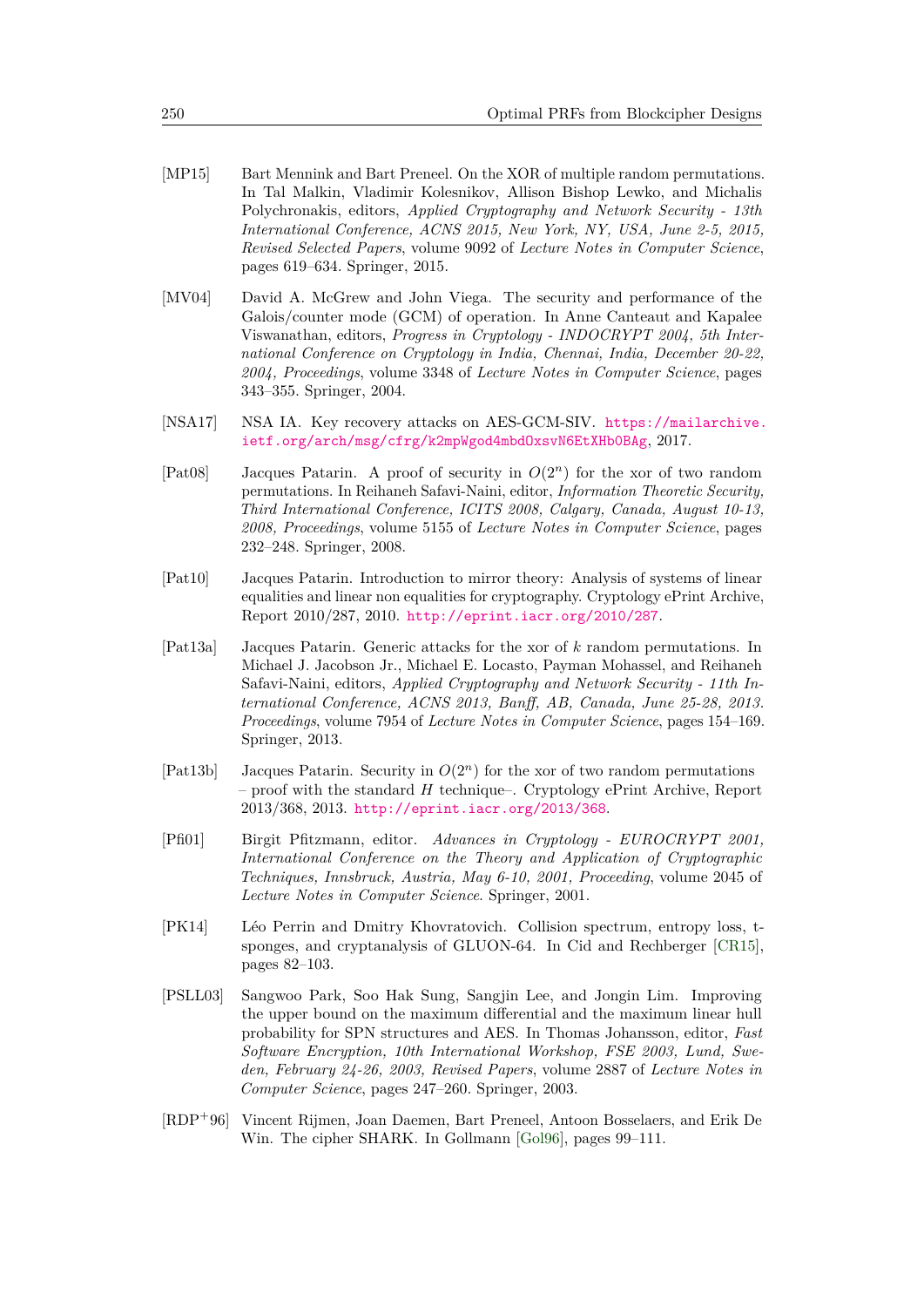- <span id="page-23-13"></span>[RK16] Matthew Robshaw and Jonathan Katz, editors. *Advances in Cryptology - CRYPTO 2016 - 36th Annual International Cryptology Conference, Santa Barbara, CA, USA, August 14-18, 2016, Proceedings, Part I*, volume 9814 of *Lecture Notes in Computer Science*. Springer, 2016.
- <span id="page-23-11"></span>[Rog04] Phillip Rogaway. Efficient instantiations of tweakable blockciphers and refinements to modes OCB and PMAC. In Pil Joong Lee, editor, *Advances in Cryptology - ASIACRYPT 2004, 10th International Conference on the Theory and Application of Cryptology and Information Security, Jeju Island, Korea, December 5-9, 2004, Proceedings*, volume 3329 of *Lecture Notes in Computer Science*, pages 16–31. Springer, 2004.
- <span id="page-23-10"></span>[RS06] Phillip Rogaway and Thomas Shrimpton. A provable-security treatment of the key-wrap problem. In Vaudenay [\[Vau06\]](#page-23-12), pages 373–390.
- <span id="page-23-4"></span>[Sho96] Victor Shoup. On fast and provably secure message authentication based on universal hashing. In Neal Koblitz, editor, *Advances in Cryptology - CRYPTO '96, 16th Annual International Cryptology Conference, Santa Barbara, California, USA, August 18-22, 1996, Proceedings*, volume 1109 of *Lecture Notes in Computer Science*, pages 313–328. Springer, 1996.
- <span id="page-23-9"></span>[SLG<sup>+</sup>16] Bing Sun, Meicheng Liu, Jian Guo, Longjiang Qu, and Vincent Rijmen. New insights on AES-like SPN ciphers. In Robshaw and Katz [\[RK16\]](#page-23-13), pages 605–624.
- <span id="page-23-5"></span>[Sta78] A. J. Stam. Distance between sampling with and without replacement. *Statistica Neerlandica*, 32(2):81–91, 1978.
- <span id="page-23-7"></span>[TOS10] Eran Tromer, Dag Arne Osvik, and Adi Shamir. Efficient cache attacks on AES, and countermeasures. *J. Cryptology*, 23(1):37–71, 2010.
- <span id="page-23-8"></span>[Tun12] Michael Tunstall. Improved "partial sums"-based Square attack on AES. Cryptology ePrint Archive, Report 2012/280, 2012. [http://eprint.iacr.](http://eprint.iacr.org/2012/280) [org/2012/280](http://eprint.iacr.org/2012/280).
- <span id="page-23-0"></span>[Vau03] Serge Vaudenay. Decorrelation: A theory for block cipher security. *J. Cryptology*, 16(4):249–286, 2003.
- <span id="page-23-12"></span>[Vau06] Serge Vaudenay, editor. *Advances in Cryptology - EUROCRYPT 2006, 25th Annual International Conference on the Theory and Applications of Cryptographic Techniques, St. Petersburg, Russia, May 28 - June 1, 2006, Proceedings*, volume 4004 of *Lecture Notes in Computer Science*. Springer, 2006.
- <span id="page-23-1"></span>[Wag99] David Wagner. The boomerang attack. In Knudsen [\[Knu99\]](#page-21-12), pages 156–170.
- <span id="page-23-3"></span>[WC81] Mark N. Wegman and Larry Carter. New hash functions and their use in authentication and set equality. *J. Comput. Syst. Sci.*, 22(3):265–279, 1981.
- <span id="page-23-6"></span>[Yas08] Kan Yasuda. A one-pass mode of operation for deterministic message authentication- security beyond the birthday barrier. In Kaisa Nyberg, editor, *Fast Software Encryption, 15th International Workshop, FSE 2008, Lausanne, Switzerland, February 10-13, 2008, Revised Selected Papers*, volume 5086 of *Lecture Notes in Computer Science*, pages 316–333. Springer, 2008.
- <span id="page-23-2"></span>[YZS<sup>+</sup>15] Gangqiang Yang, Bo Zhu, Valentin Suder, Mark D. Aagaard, and Guang Gong. The Simeck family of lightweight block ciphers. In Tim Güneysu and Helena Handschuh, editors, *Cryptographic Hardware and Embedded Systems - CHES 2015 - 17th International Workshop, Saint-Malo, France, September 13-16, 2015, Proceedings*, volume 9293 of *Lecture Notes in Computer Science*, pages 307–329. Springer, 2015.